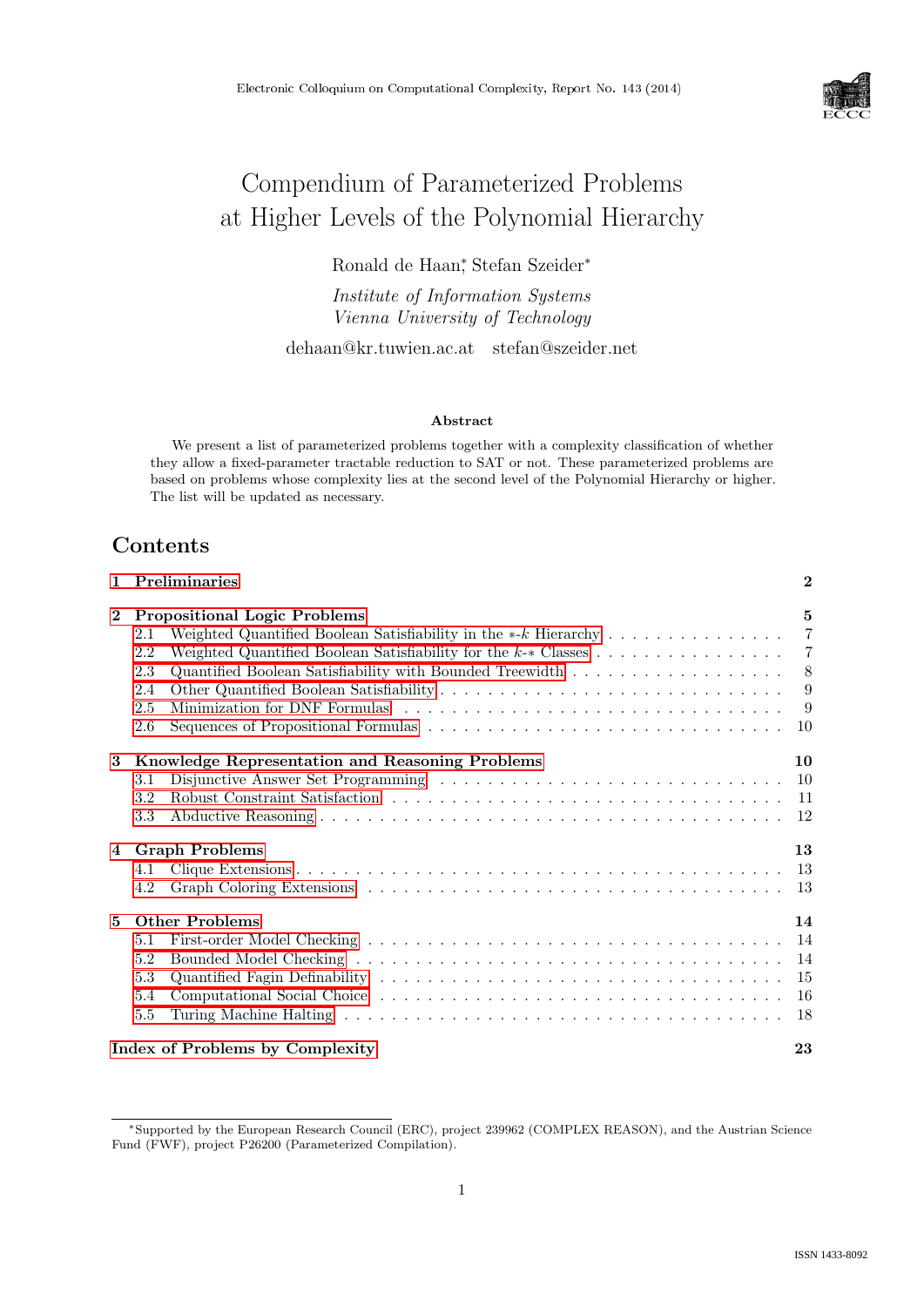# <span id="page-1-0"></span>1 Preliminaries

The remarkable performance of today's SAT solvers (see, e.g., [\[49\]](#page-21-0)) offers a practically successful strategy for solving NP-complete combinatorial problems by reducing them in polynomial time to SAT. In order to apply this strategy to problems that are harder than NP, one needs to employ reductions that are more powerful than polynomial-time reductions. A compelling option for such reductions are fixed-parameter tractable reductions (i.e., reductions that are computable in time  $f(k)n^{O(1)}$  for some computable function  $f$ ) as they can exploit some structural aspects of the problem instances in terms of a problem parameter  $k$ . In this compendium, we give a list of parameterized problems that are based on problems at higher levels of the Polynomial Hierarchy, together with a complexity classification of whether they allow a (many-to-one or Turing) fpt-reduction to SAT or not.

The compendium that we provide is similar in concept to the compendia by Schaefer and Umans [\[46\]](#page-21-1) and Cesati [\[13\]](#page-19-0), that also list problems along with their computational complexity. We group the list by the type of problems. A list of problems grouped by their complexity can be found at the end of this paper. First, we give an overview of the parameterized complexity classes involved in the classification of whether problems allow an fpt-reduction to SAT.

Computational Complexity We assume that the reader is familiar with basic notions from the theory of computational complexity, such as the complexity classes P and NP. For more details, we refer to textbooks on the topic (cf. [\[3,](#page-19-1) [43\]](#page-21-2)).

There are many natural decision problems that are not contained in the classical complexity classes P and NP (under some common complexity-theoretic assumptions). The *Polynomial Hierarchy* [\[40,](#page-21-3) [43,](#page-21-2) [47,](#page-21-4) [50\]](#page-21-5) contains a hierarchy of increasing complexity classes  $\Sigma_i^{\text{P}}$ , for all  $i \geq 0$ . We give a characterization of these classes based on the satisfiability problem of various classes of quantified Boolean formulas. A quantified Boolean formula is a formula of the form  $Q_1X_1Q_2X_2...Q_mX_m\psi$ , where each  $Q_i$  is either  $\forall$ or  $\exists$ , the  $X_i$  are disjoint sets of propositional variables, and  $\psi$  is a Boolean formula over the variables in  $\bigcup_{i=1}^m X_i$ . The quantifier-free part of such formulas is called the *matrix* of the formula. Truth of such formulas is defined in the usual way. Let  $\gamma = \{x_1 \mapsto d_1, \ldots, x_n \mapsto d_n\}$  be a function that maps some variables of a formula  $\varphi$  to other variables or to truth values. We let  $\varphi[\gamma]$  denote the application of such a substitution  $\gamma$  to the formula  $\varphi$ . We also write  $\varphi[x_1 \mapsto d_1, \ldots, x_n \mapsto d_n]$  to denote  $\varphi[\gamma]$ . For each  $i \geq 1$ we define the following decision problem.

 $\mathrm{QSAT}_i$ *Instance:* A quantified Boolean formula  $\varphi = \exists X_1 \forall X_2 \exists X_3 \dots Q_i X_i \psi$ , where  $Q_i$  is a universal quantifier if  $i$  is even and an existential quantifier if  $i$  is odd. Question: Is  $\varphi$  true?

Input formulas to the problem  $\text{QSAT}_i$  are called  $\Sigma_i^{\text{P}}$ -formulas. For each nonnegative integer  $i \leq 0$ , the complexity class  $\Sigma_i^{\rm P}$  can be characterized as the closure of the problem  $\mathrm{QSAT}_i$  under polynomial-time reductions [\[47,](#page-21-4) [50\]](#page-21-5). The  $\Sigma_i^{\text{P}}$ -hardness of QSAT<sub>i</sub> holds already when the matrix of the input formula is restricted to 3CNF for odd i, and restricted to 3DNF for even i. Note that the class  $\Sigma_0^{\text{P}}$  coincides with P, and the class  $\Sigma_1^{\rm P}$  coincides with NP. For each  $i \geq 1$ , the class  $\Pi_i^{\rm P}$  is defined as co- $\Sigma_i^{\rm P}$ .

The classes  $\Sigma_i^{\text{P}}$  and  $\Pi_i^{\text{P}}$  can also be defined by means of nondeterministic Turing machines with an oracle. For any complexity class C, we let  $NP^C$  be the set of decision problems that is decided in polynomial time by a nondeterministic Turing machine with an oracle for a problem that is complete for the class C. Then, the classes  $\Sigma_i^{\text{P}}$  and  $\Pi_i^{\text{P}}$ , for  $i \geq 0$ , can be equivalently defined by letting  $\Sigma_0^{\text{P}} = \Pi_0^{\text{P}} = \text{P}$ , and for each  $i \geq 1$  letting  $\Sigma_i^{\mathcal{P}} = \text{NP}^{\Sigma_{i-1}^{\mathcal{P}}}$  and  $\Pi_i^{\mathcal{P}} = \text{co-NP}^{\Sigma_{i-1}^{\mathcal{P}}}$ .

The Polynomial Hierarchy also includes complexity classes between  $\Sigma_i^{\text{P}}$  and  $\Pi_i^{\text{P}}$ , on the one hand, and  $\Sigma_{i+1}^{\text{P}}$  and  $\Pi_{i+1}^{\text{P}}$ , on the other hand. The class  $\Delta_{i+1}^{\text{P}}$  consists of all decision problems that are decided in polynomial time by a deterministic Turing machine with an oracle for a problem that is complete for the class  $\Sigma_i^{\text{P}}$ . Similarly, the class  $\Theta_{i+1}^{\text{P}}$  consists of all decision problems that are decided in polynomial time by a deterministic Turing machine with an oracle for a problem that is complete for the class  $\Sigma_i^{\text{P}}$ , with the restriction that the Turing machine is only allowed to make  $O(\log n)$  oracle queries, where n is the input size.

Many natural decision problems are located between NP and co-NP on the one hand, and  $\Theta_2^{\text{P}}$  on the other hand. The Boolean Hierarchy (BH)  $[12, 14, 36]$  $[12, 14, 36]$  $[12, 14, 36]$  $[12, 14, 36]$  $[12, 14, 36]$  consists of a hierarchy of complexity classes  $BH<sub>i</sub>$ , for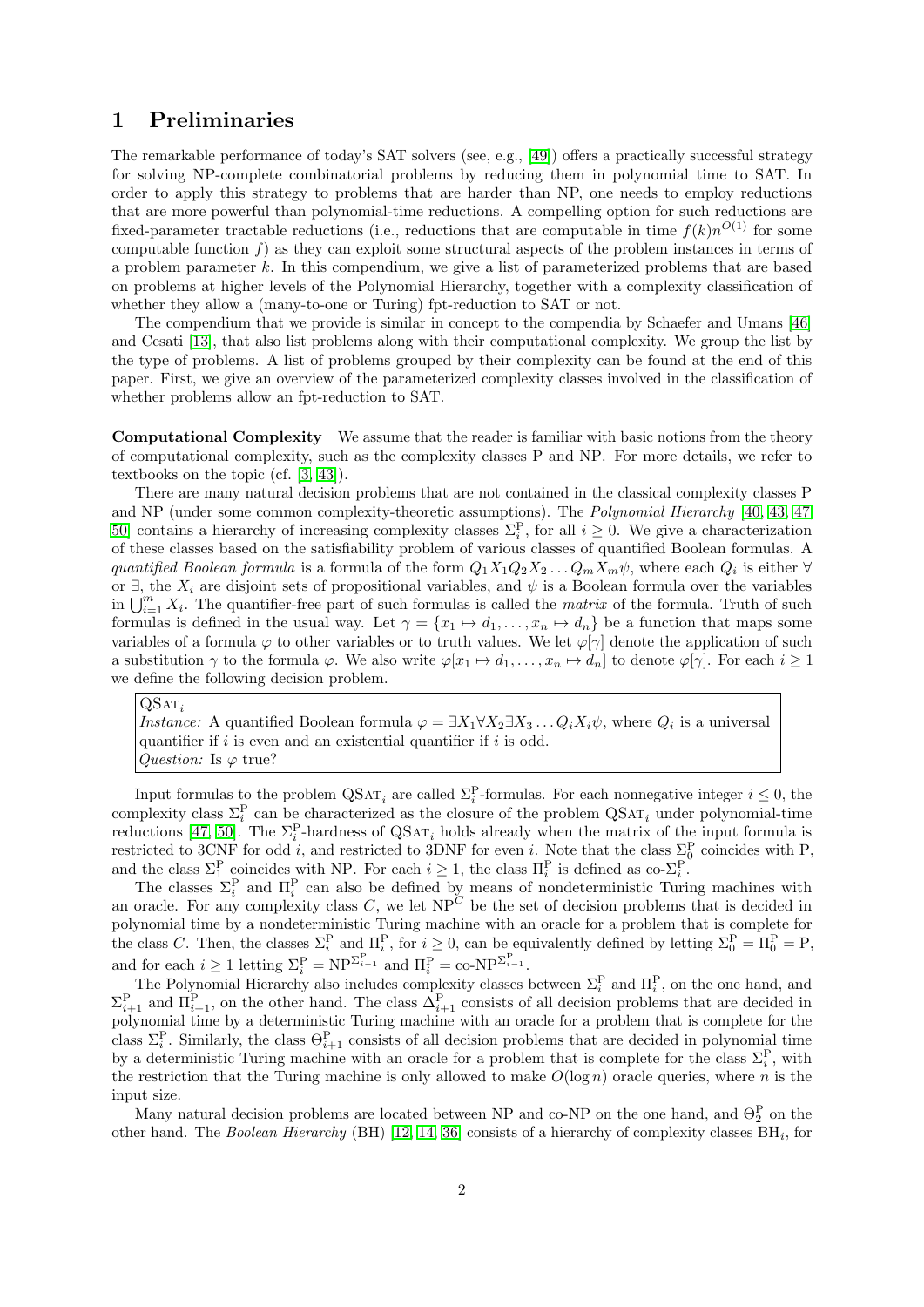each  $i \geq 1$ , that can be used to classify the complexity of decision problems between NP and  $\Theta_2^{\text{P}}$ . Each class  $BH_i$  can be characterized as the class of problems that can be reduced to the problem  $BH_i$ -SAT, which is defined inductively as follows. The problem  $BH_1$ -SAT consists of all sequences  $(\varphi)$  of length 1, where  $\varphi$  is a satisfiable propositional formula. For even  $i \geq 2$ , the problem BH<sub>i</sub>-SAT consists of all sequences  $(\varphi_1,\ldots,\varphi_i)$  of propositional formulas such that both  $(\varphi_1,\ldots,\varphi_{i-1})\in \text{BH}_{(i-1)}$ -SAT and  $\varphi_i$  is unsatisfiable. For odd  $i \geq 2$ , the problem BH<sub>i</sub>-SAT consists of all sequences  $(\varphi_1, \ldots, \varphi_i)$  of propositional formulas such that  $(\varphi_1,\ldots,\varphi_{i-1}) \in \text{BH}_{(i-1)}$ -SAT or  $\varphi_i$  is satisfiable. The class  $\text{BH}_2$  is also denoted by DP, and the problem BH2-Sat is also denoted by SAT-UNSAT. The class BH is defined as the union of all  $BH_i$ , for  $i \geq 1$ . It holds that  $NP \cup co-NP \subseteq BH_2 \subseteq BH_3 \subseteq \cdots \subseteq BH \subseteq \Theta_2^P$ .

Parameterized Complexity We introduce some core notions from parameterized complexity theory. For an in-depth treatment we refer to other sources [\[17,](#page-19-4) [18,](#page-20-1) [27,](#page-20-2) [42\]](#page-21-6). A parameterized problem L is a subset of  $\Sigma^* \times \mathbb{N}$  for some finite alphabet  $\Sigma$ . For an instance  $(I, k) \in \Sigma^* \times \mathbb{N}$ , we call I the main part and k the parameter. The following generalization of polynomial time computability is commonly regarded as the main tractability notion of parameterized complexity theory. A parameterized problem L is fixed-parameter tractable if there exists a computable function f and a constant c such that there exists an algorithm that decides whether  $(I, k) \in L$  in time  $O(f(k) || I ||^c)$ , where ||I|| denotes the size of I. Such an algorithm is called an  $fpt\text{-}algorithm$ , and this amount of time is called  $fpt\text{-}time$ . FPT is the class of all fixed-parameter tractable decision problems. If the parameter is constant, then fpt-algorithms run in polynomial time where the order of the polynomial is independent of the parameter. This provides a good scalability in the parameter in contrast to running times of the form  $||I||^k$ , which are also polynomial for fixed k, but are already impractical for, say,  $k > 3$ . By XP we denote the class of all problems L for which it can be decided whether  $(I, k) \in L$  in time  $O(||I||^{f(k)})$ , for some fixed computable function f.

Parameterized complexity also generalizes the notion of polynomial-time reductions. Let  $L \subseteq \Sigma^* \times \mathbb{N}$ and  $L' \subseteq (\Sigma')^* \times \mathbb{N}$  be two parameterized problems. A *(many-one) fpt-reduction* from L to L' is a mapping  $R : \Sigma^* \times \mathbb{N} \to (\Sigma')^* \times \mathbb{N}$  from instances of L to instances of L' such that there exist some computable function  $g : \mathbb{N} \to \mathbb{N}$  such that for all  $(I, k) \in \Sigma^* \times \mathbb{N}$ : (i)  $(I, k)$  is a yes-instance of L if and only if  $(I', k') = R(I, k)$  is a yes-instance of L', (ii)  $k' \leq g(k)$ , and (iii) R is computable in fpt-time. Similarly, we call reductions that satisfy properties (i) and (ii) but that are computable in time  $O(|I|^{f(k)})$ , for some fixed computable function  $f$ ,  $xp$ -reductions.

The parameterized complexity classes W[t],  $t \geq 1$ , W[SAT] and W[P] can be used to give evidence that a given parameterized problem is not fixed-parameter tractable. These classes are based on the satisfiability problems of Boolean circuits and formulas. We consider Boolean circuits with a single output gate. We call input nodes variables. We distinguish between small gates, with fan-in  $\leq 2$ , and large gates, with fan-in  $> 2$ . The *depth* of a circuit is the length of a longest path from any variable to the output gate. The weft of a circuit is the largest number of large gates on any path from a variable to the output gate. We let  $Nodes(C)$  denote the set of all nodes of a circuit C. We say that a circuit C is in negation normal form if all negation nodes in C have variables as inputs. A Boolean formula can be considered as a Boolean circuit where all gates have fan-out  $\leq 1$ . We adopt the usual notions of truth assignments and satisfiability of a Boolean circuit. We say that a truth assignment for a Boolean circuit has *weight k* if it sets exactly  $k$  of the variables of the circuit to true. We denote the class of Boolean circuits with depth  $u$ and weft t by  $CIRC_{t,u}$ . We denote the class of all Boolean circuits by CIRC, and the class of all Boolean formulas by FORM. For any class  $C$  of Boolean circuits, we define the following parameterized problem.

 $p$ -WSAT $\mathcal{C}$ 

*Instance:* A Boolean circuit  $C \in \mathcal{C}$ , and an integer k. Parameter: k. Question: Does there exist an assignment of weight  $k$  that satisfies  $C$ ?

We denote closure under fpt-reductions by  $[\cdot]^{fpt}$ . The classes W[t] are defined by letting W[t] =  $\left[ \{ p\text{-WSAT}[\text{CIRC}_{t,u}] : u \geq 1 \} \right]$ <sup>fpt</sup> for all  $t \geq 1$ . The classes W[SAT] and W[P] are defined by letting  $W[SAT] = [p-WSAT[FORM] \dot{P}^{pt} \text{ and } W[P] = [p-WSAT[CIRC] \dot{P}^{pt}].$ 

Let  $K$  be a classical complexity class, e.g., NP. The parameterized complexity class para-K is defined as the class of all parameterized problems  $L \subseteq \Sigma^* \times \mathbb{N}$ , for some finite alphabet  $\Sigma$ , for which there exist an alphabet  $\Pi$ , a computable function  $f : \mathbb{N} \to \Pi^*$ , and a problem  $P \subseteq \Sigma^* \times \Pi^*$  such that  $P \in K$  and for all instances  $(x, k) \in \Sigma^* \times \mathbb{N}$  of L we have that  $(x, k) \in L$  if and only if  $(x, f(k)) \in P$ . Intuitively,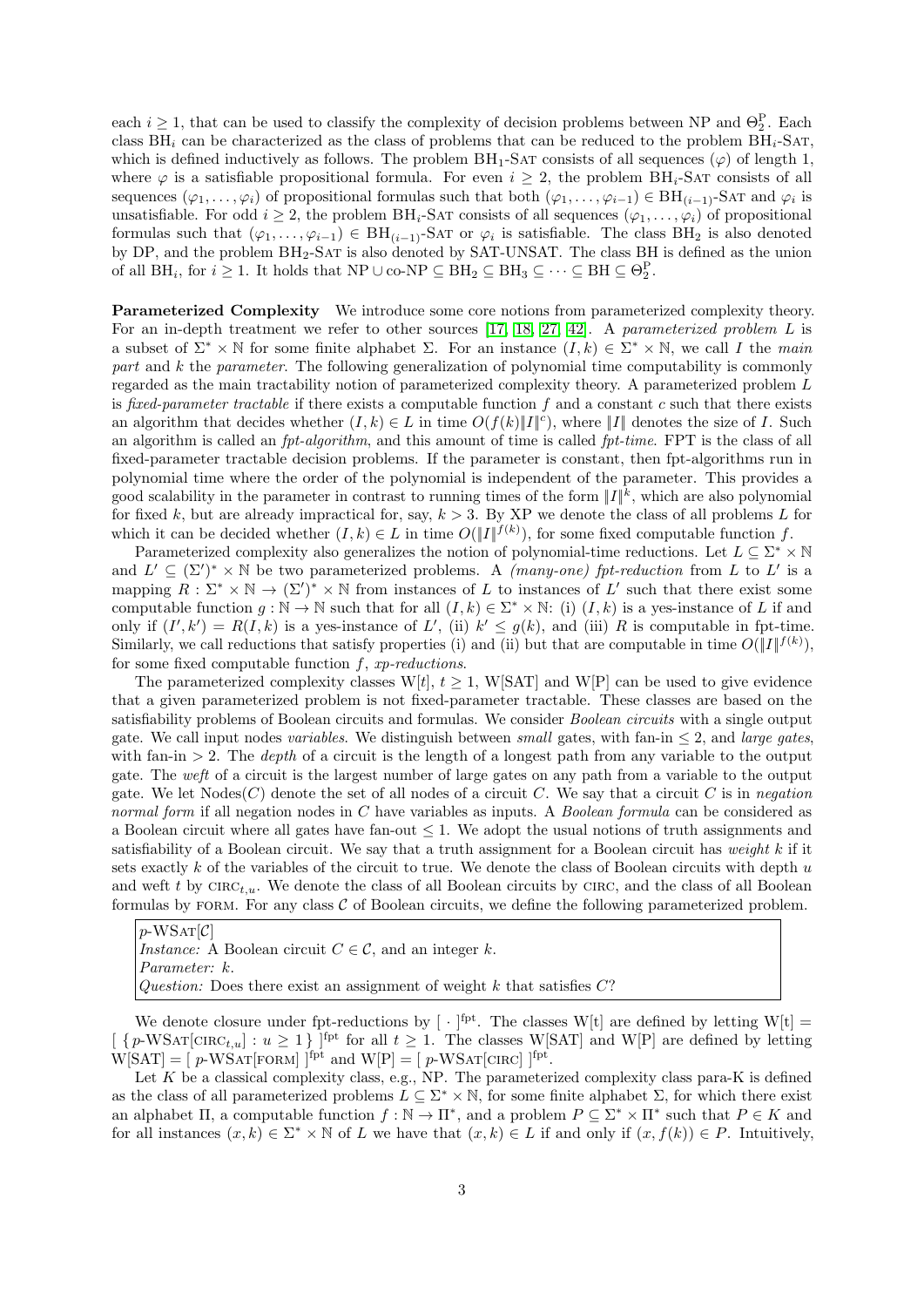the class para-K consists of all problems that are in  $K$  after a precomputation that only involves the parameter. The class para-NP can also be defined via nondeterministic fpt-algorithms [\[26\]](#page-20-3). The class para-K can be seen as a direct analogue of the class K in parameterized complexity.

We define the following (trivial) parameterization of SAT, the satisfiability problem for propositional logic. We let  $SAT = \{ (\varphi, 1) : \varphi \in SAT \}$ . In other words, SAT is the parameterized variant of SAT where the parameter is the constant value 1. Similarly, we let  $UNSAT = \{ (\varphi, 1) : \varphi \in UNSAT \}$ . The problem Sat is para-NP-complete, and the problem Unsat is para-co-NP-complete. In other words, the class para-NP consists of all parameterized problems that can be fpt-reduced to SAT, and para-co-NP consists of all parameterized problems that can be fpt-reduced to Unsat.

Another analogue to the classical complexity class  $K$  is the parameterized complexity class  $XK^{nu}$ , that is defined as the class of those parameterized problems P whose slices  $P_k$  are in K, i.e., for each positive integer k the classical problem  $P_k = \{x : (x, k) \in P\}$  is in K [\[17\]](#page-19-4). For instance, the class XP<sup>nu</sup> consists of those parameterized problems whose slices are decidable in polynomial time. Note that this definition is non-uniform, that is, for each positive integer  $k$  there might be a completely different polynomial-time algorithm that witnesses that  $P_k$  is polynomial-time solvable. There are also uniform variants XK of these classes  $XK^{nu}$ . We define XP to be the class of parameterized problems  $Q$  for which there exists a computable function f and an algorithm A that decides whether  $(x, k) \in Q$  in time  $|x|^{f(k)}$ [\[17,](#page-19-4) [26,](#page-20-3) [27\]](#page-20-2). Similarly, we define XNP to be the class of parameterized problems that are decidable in nondeterministic time  $|x|^{f(k)}$ . Its dual class we denote by Xco-NP. Alternatively, we can view XNP as the class of parameterized problems for which there exists an xp-reduction to SAT and Xco-NP as the class of parameterized problems for which there exists an xp-reduction to UNSAT.

Fpt-Reductions to SAT Problems in NP and co-NP can be encoded into SAT in such a way that the time required to produce the encoding and consequently also the size of the resulting SAT instance are polynomial in the input (the encoding is a polynomial-time many-one reduction). Typically, the SAT encodings of problems proposed for practical use are of this kind (cf. [\[45\]](#page-21-7)). For problems that are "beyond NP," say for problems on the second level of the PH, such polynomial SAT encodings do not exist, unless the PH collapses. However, for such problems, there still could exist SAT encodings which can be produced in fpt-time in terms of some parameter associated with the problem. In fact, such fpt-time SAT encodings have been obtained for various problems on the second level of the PH [\[22,](#page-20-4) [25,](#page-20-5) [33,](#page-20-6) [44\]](#page-21-8). The classes para-NP and para-co-NP contain exactly those parameterized problems that admit such a many-one fpt-reduction to Sat and Unsat, respectively. Thus, with fpt-time encodings, one can go significantly beyond what is possible by conventional polynomial-time SAT encodings.

Fpt-time encodings to SAT also have their limits. Clearly, para- $\Sigma_2^P$ -hard and para- $\Pi_2^P$ -hard parameterized problems do not admit fpt-time encodings to SAT, even when the parameter is a constant, unless the PH collapses. There are problems that apparently do not admit fpt-time encodings to SAT, but seem not to be para- $\Sigma_2^P$ -hard nor para- $\Pi_2^P$ -hard either. Recently, several complexity classes have been introduced to classify such intermediate problems [\[33,](#page-20-6) [34\]](#page-20-7). These parameterized complexity classes are dubbed the k-∗ class and the ∗-k hierarchy, inspired by their definition, which is based on the following weighted variants of the quantified Boolean satisfiability problem that is canonical for the second level of the PH. Let C be a class of Boolean circuits. The problem  $\exists^k \forall^*$ -WSAT(C) provides the foundation for the  $k$ - $\ast$  class.

 $\exists^k \forall^*$ -WSат *Instance:* A quantified Boolean formula  $\exists X.\forall Y.\psi$ , and an integer k. Parameter: k. Question: Does there exist a truth assignment  $\alpha$  to X with weight k such that for all truth assignments  $\beta$  to Y the assignment  $\alpha \cup \beta$  satisfies  $\psi$ ?

Similarly, the problem  $\exists^*\forall^k\text{-WSAT}(\mathcal{C})$  provides the foundation for the  $*$ -k hierarchy.

 $\exists^*\forall^k\text{-}\mathrm{WSAT}(\mathcal{C})$ 

Instance: A Boolean circuit  $C \in \mathcal{C}$  over two disjoint sets X and Y of variables, and an integer k. Parameter: k.

Question: Does there exist a truth assignment  $\alpha$  to X such that for all truth assignments  $\beta$ to Y with weight k the assignment  $\alpha \cup \beta$  satisfies C?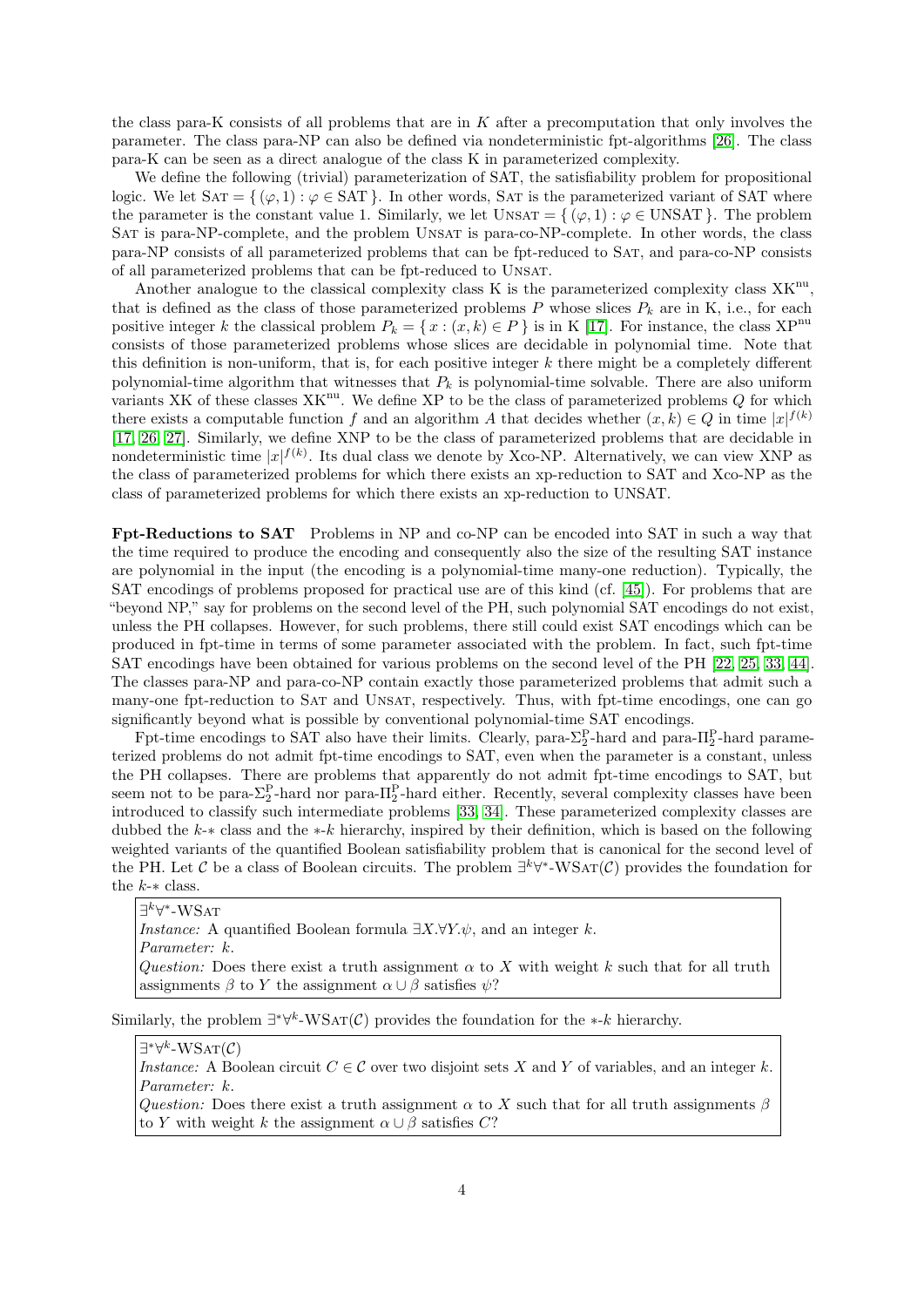The parameterized complexity class  $\exists^k \forall^*$  (also called the k- $*$  class) is then defined as follows:

$$
\exists^k \forall^* = \left[ \begin{array}{c} \exists^k \forall^* \text{-WSAT} \end{array} \right]^{\text{fpt}}.
$$

Similarly, the classes of the  $*$ - $k$  hierarchy are defined as follows:

$$
\exists^*\forall^k\text{-}W[t] = \left[\begin{array}{l}\{\exists^*\forall^k\text{-}WSAT(\text{CIRC}_{t,u}):u\geq 1\}\end{array}\right]^{fpt},
$$
  

$$
\exists^*\forall^k\text{-}W[SAT] = \left[\begin{array}{l}\exists^*\forall^k\text{-}WSAT(\text{FORM})\end{array}\right]^{fpt}, \text{ and}
$$
  

$$
\exists^*\forall^k\text{-}W[P] = \left[\begin{array}{l}\exists^*\forall^k\text{-}WSAT(\text{CIRC})\end{array}\right]^{fpt}.
$$

Note that these definitions are entirely analogous to those of the parameterized complexity classes of the W-hierarchy [\[17\]](#page-19-4). The following inclusion relations hold between the classes of the  $*$ -k hierarchy:

$$
\exists^* \forall^k \text{-} W[1] \subseteq \exists^* \forall^k \text{-} W[2] \subseteq \cdots \subseteq \exists^* \forall^k \text{-} W[\text{SAT}] \subseteq \exists^* \forall^k \text{-} W[\text{P}].
$$

Dual to the classical complexity class  $\Sigma_2^{\text{P}}$  is its co-class  $\Pi_2^{\text{P}}$ , whose canonical complete problem is complementary to the problem  $\text{QSAT}_2$ . Similarly, we can define dual classes for the k- $*$  class and for each of the parameterized complexity classes in the ∗-k hierarchy. These co-classes are based on problems complementary to the problems  $\exists^k \forall^*$ -WSAT and  $\exists^* \forall^k$ -WSAT, i.e., these problems have as yes-instances exactly the no-instances of  $\exists^k \forall^*$ -WSAT and  $\exists^* \forall^k$ -WSAT, respectively. Equivalently, these complementary problems can be considered as variants of  $\exists^k \forall^*$ -WSAT and  $\exists^* \forall^k$ -WSAT where the existential and universal quantifiers are swapped, and are therefore denoted with  $\forall^k \exists^*$ -WSAT and  $\forall^* \exists^k$ -WSAT. We use a similar notation for the dual complexity classes, e.g., we denote co- $\exists^* \forall^k \text{-} W[t]$  by  $\forall^* \exists^k \text{-} W[t]$ .

The class  $\exists^k \forall^*$  includes the class para-co-NP as a subset, and is contained in the class Xco-NP as a subset. Similarly, each of the classes ∃ ∗∀ k -W[t] include the the class para-NP as a subset, and is contained in the class XNP. Under some common complexity-theoretic assumptions, the class  $\exists^k \forall^*$  can be separated from para-NP on the one hand, and para- $\Sigma_2^{\text{P}}$  on the other hand. In particular, assuming that NP  $\neq$  co-NP, it holds that  $\exists^k \forall^* \not\subseteq$  para-NP, that para-NP  $\not\subseteq \exists^k \forall^*$  and that  $\exists^k \forall^* \subseteq$  para- $\Sigma_2^{\overline{P}}$ [\[33,](#page-20-6) [34\]](#page-20-7). Similarly, the classes  $\exists^*\forall^k$ -W[t] can be separated from para-co-NP and para- $\Sigma_2^P$ . Assuming that NP  $\neq$  co-NP, it holds that  $\exists^*\forall^k-W[1]\nsubseteq$  para-co-NP, that para-co-NP  $\nsubseteq \exists^*\forall^k-W[P]$  and thus in particular that para-co-NP  $\nsubseteq \exists^* \forall^k \text{-} W[1]$ , and that  $\exists^* \forall^k \text{-} W[P] \subsetneq$  para- $\Sigma_2^P$  [\[33,](#page-20-6) [34\]](#page-20-7).

One can also enhance the power of polynomial-time SAT encodings by considering polynomial-time algorithms that can query a SAT solver multiple times. Such an approach has been shown to be quite effective in practice (see, e.g., [\[6,](#page-19-5) [19,](#page-20-8) [39\]](#page-21-9)) and extends the scope of SAT solvers to problems in the class  $\Delta_2^P$ , but not to problems that are  $\Sigma_2^P$ -hard or  $\Pi_2^P$ -hard. Also here, switching from polynomial-time to fpt-time provides a significant increase in power. The class para- $\Delta_2^P$  contains all parameterized problems that can be decided by an fpt-algorithm that can query a SAT solver multiple times (i.e., by an fpt-time Turing reduction to SAT). In addition, one could restrict the number of queries that the algorithm is allowed to make. The class para- $\Theta_2^{\rm P}$  consists of all parameterized problems that can de decided by an fpt-algorithm that can query a SAT solver at most  $f(k) \log n$  many times, where k is the parameter value, n is the input size, and  $f$  is some computable function. Restricting the number of queries even further, we define the parameterized complexity class  $FPT^{NP}[f(k)]$  as the class of all parameterized problems that can be decided by an fpt-algorithm that can query a SAT solver at most  $f(k)$  times, where k is the parameter value and f is some computable function [\[32,](#page-20-9) [34\]](#page-20-7).

# 2 Propositional Logic Problems

We start with the quantified circuit satisfiability problems on which the  $k-*$  and  $*-k$  hierarchies are based. We present only a two canonical forms of the problems in the k-∗ hierarchy. For problems in the  $\ast$ -k hierarchy, we let  $\mathcal C$  range over classes of Boolean circuits.

 $\exists^k \forall^*$ -WSAT $(\mathcal{C})$ 

Instance: A Boolean circuit  $C \in \mathcal{C}$  over two disjoint sets X and Y of variables, and an integer k. Parameter: k.

Question: Does there exist a truth assignment  $\alpha$  to X of weight k, such that for all truth assignments  $\beta$  to Y the assignment  $\alpha \cup \beta$  satisfies C?

Complexity:  $\exists^k \forall^*$ -complete [\[33,](#page-20-6) [34\]](#page-20-7).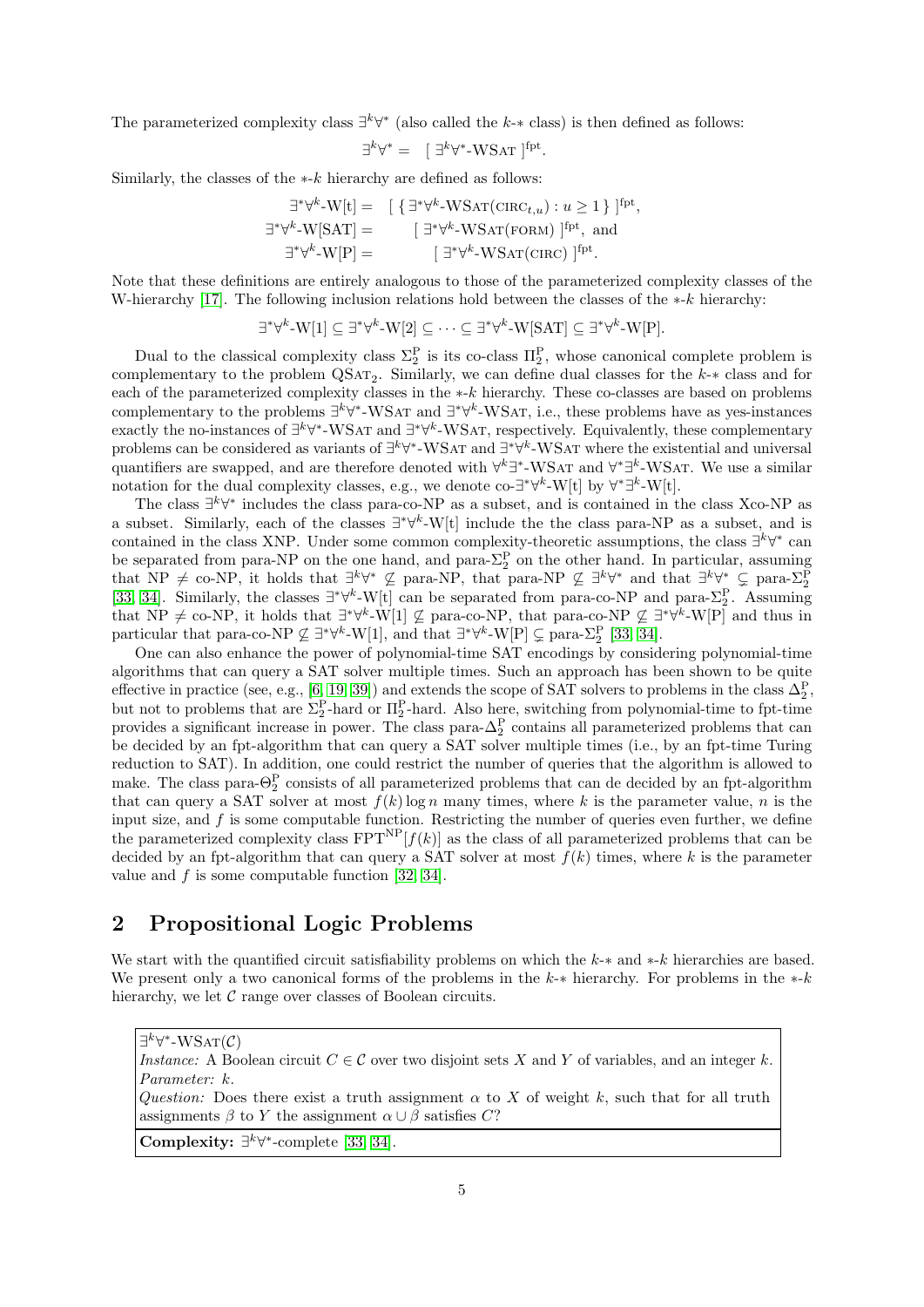

Figure 1: An overview of parameterized complexity classes up to the second level of the Polynomial Hierarchy

 $\exists^k \forall^*$ -WSат *Instance:* A quantified Boolean formula  $\phi = \exists X.\forall Y.\psi$ , and an integer k. Parameter: k. Question: Does there exist a truth assignment  $\alpha$  to X with weight k, such that  $\forall Y \psi[\alpha]$ evaluates to true? Complexity:  $\exists^k \forall^*$ -complete [\[33,](#page-20-6) [34\]](#page-20-7).

 $\exists^k \forall^*$ -WSAT(3DNF) Instance: A quantified Boolean formula  $\phi = \exists X.\forall Y.\psi$  with  $\psi \in 3DNF$ , and an integer k. Parameter: k. Question: Does there exist a truth assignment  $\alpha$  to X with weight k, such that  $\forall Y.\psi[\alpha]$ evaluates to true? Complexity:  $\exists^k \forall^*$ -complete [\[33,](#page-20-6) [34\]](#page-20-7).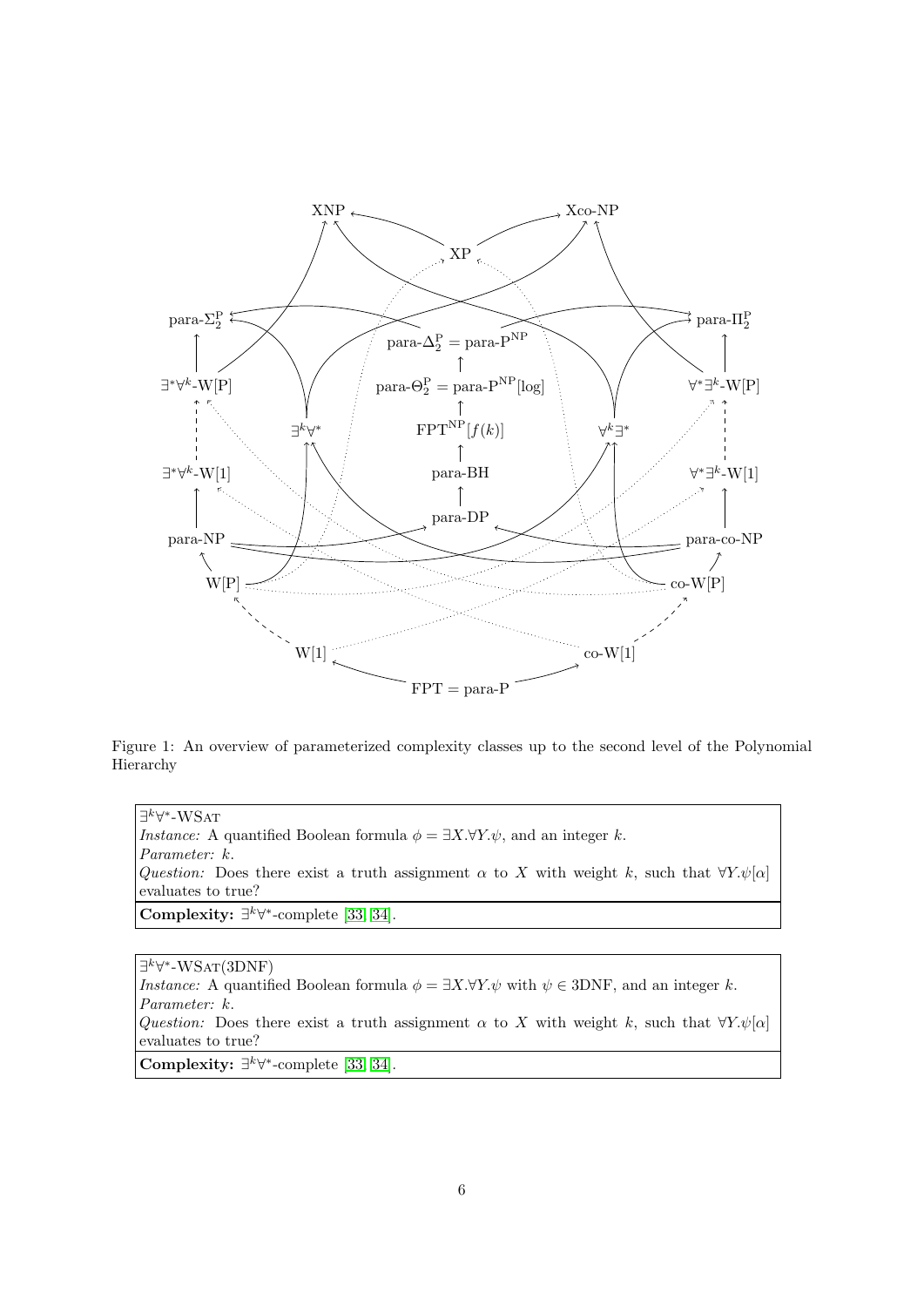$\exists^*\forall^k\text{-}\mathrm{WSAT}(\mathcal{C})$ Instance: A Boolean circuit  $C \in \mathcal{C}$  over two disjoint sets X and Y of variables, and an integer k. Parameter: k. Question: Does there exist a truth assignment  $\alpha$  to X, such that for all truth assignments  $\beta$ to Y of weight k the assignment  $\alpha \cup \beta$  satisfies C?

## Complexity:

 $\exists^*\forall^k$ -W[t]-complete when restricted to circuits of weft t, for any  $t \geq 1$  (by definition);  $\exists^*\forall^k\text{-}\text{W}[\text{SAT}]$ -complete if  $\mathcal{C} = \text{FORM}$  (by definition);  $\exists^*\forall^k\text{-}\mathrm{W[P]}$ -complete if  $\mathcal{C} = \text{CIRC}$  (by definition).

## 2.1 Weighted Quantified Boolean Satisfiability in the ∗-k Hierarchy

Consider the following variants of  $\exists^k \forall^*$ -WSAT, most of which are  $\exists^k \forall^*$ -complete.

∃<sup>≤k</sup>∀\*-WSat *Instance:* A quantified Boolean formula  $\phi = \exists X.\forall Y.\psi$ , and an integer k. Parameter: k. Question: Does there exist an assignment  $\alpha$  to X with weight at most k, such that  $\forall Y \psi[\alpha]$ evaluates to true?

Complexity:  $\exists^k \forall^*$ -complete [\[34\]](#page-20-7).

∃<sup>≥k</sup>∀\*-WSat *Instance:* A quantified Boolean formula  $\phi = \exists X. \forall Y. \psi$ , and an integer k. Parameter: k. Question: Does there exist an assignment  $\alpha$  to X with weight at least k, such that  $\forall Y.\psi[\alpha]$ evaluates to true? **Complexity:** para- $\Sigma_2^{\text{P}}$ -complete [\[34\]](#page-20-7).

∃<sup>n-k</sup>∀\*-WSAT *Instance:* A quantified Boolean formula  $\phi = \exists X. \forall Y. \psi$ , and an integer k. Parameter: k. Question: Does there exist an assignment  $\alpha$  to X with weight  $|X| - k$ , such that  $\forall Y \psi[\alpha]$ evaluates to true? Complexity:  $\exists^k \forall^*$ -complete [\[34\]](#page-20-7).

## 2.2 Weighted Quantified Boolean Satisfiability for the k-∗ Classes

The following variant of  $\exists^*\forall^k$ -WSAT is  $\exists^*\forall^k$ -W[1]-complete.

 $\exists^*\forall^k\text{-}\text{WSAT}(2\text{DNF})$ Instance: A quantified Boolean formula  $\varphi = \exists X.\forall Y.\psi$  with  $\psi \in 2DNF$ , and an integer k Parameter: k. Question: Does there exist an assignment  $\alpha$  to X, such that for all assignments  $\beta$  to Y of weight k the assignment  $\alpha \cup \beta$  satisfies  $\psi$ ? Complexity:  $\exists^*\forall^k$ -W[1]-complete [\[33,](#page-20-6) [34\]](#page-20-7).

Let  $d \geq 2$  be an arbitrary constant. Then the following problem is also  $\exists^* \forall^k \text{-} W[1]$ -complete.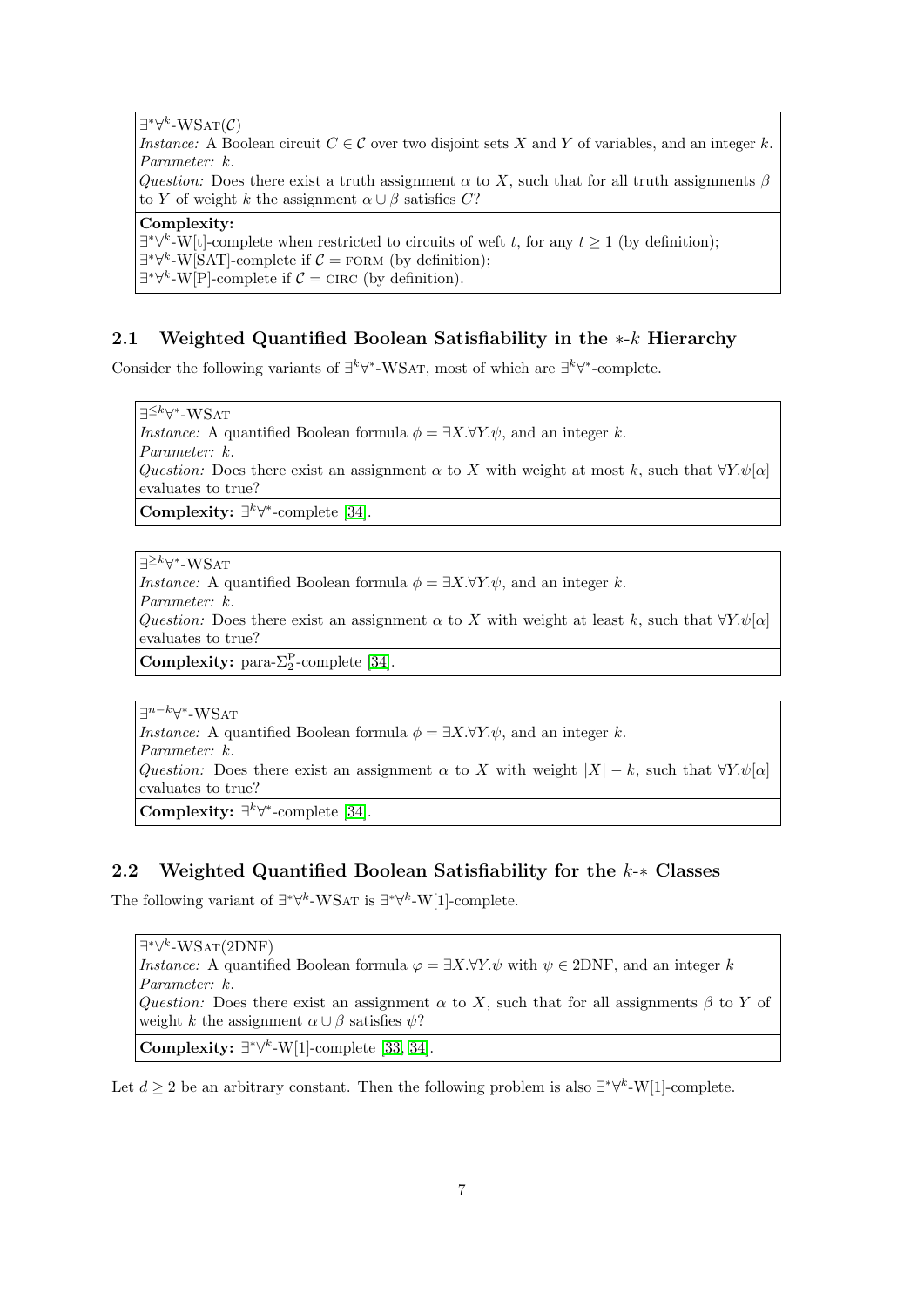$\exists^*\forall^k\text{-}\text{WSAT}(d\text{-}\text{DNF})$ Instance: A quantified Boolean formula  $\varphi = \exists X. \forall Y. \psi$  with  $\psi \in d$ -DNF, and an integer k Parameter: k. Question: Does there exist an assignment  $\alpha$  to X, such that for all assignments  $\beta$  to Y of weight k the assignment  $\alpha \cup \beta$  satisfies  $\psi$ ? Complexity:  $\exists^*\forall^k$ -W[1]-complete [\[33,](#page-20-6) [34\]](#page-20-7).

The problem  $\exists^*\forall^k\text{-}WSAT(2\text{-}DNF)$  is  $\exists^*\forall^k\text{-}W[1]\text{-}hard$ , even when we restrict the input formula to be anti-monotone in the universal variables, i.e., the universal variables occur only in negative literals [\[33,](#page-20-6) [34\]](#page-20-7).

Let C be a Boolean circuit with input nodes Z that is in negation normal form, and let  $Y \subseteq Z$  be a subset of the input nodes. We say that C is monotone in Y if the only negation nodes that occur in the circuit C act on input nodes in  $Z\Y$ , i.e., input nodes in Y can appear only positively in the circuit. Similarly, we say that C is *anti-monotone in Y* if the only nodes that have input nodes in Y as input are negatio nodes, i.e., all input nodes in Y appear only negatively in the circuit. The following problems are ∃ ∗∀ k -W[P]-complete.

∃\*∀<sup>*k*</sup>-WSAT(∀-monotone) Instance: A Boolean circuit  $C \in \text{CIRC}$  over two disjoint sets X and Y of variables, that is in negation normal form and that is monotone in  $Y$ , and an integer  $k$ . Parameter: k. Question: Does there exist a truth assignment  $\alpha$  to X, such that for all truth assignments  $\beta$ to Y of weight k the assignment  $\alpha \cup \beta$  satisfies C?

Complexity:  $\exists^*\forall^k$ -W[P]-complete [\[34\]](#page-20-7).

∃ ∗∀ k -WSat(∀-anti-monotone)

Instance: A Boolean circuit  $C \in \text{CIRC}$  over two disjoint sets X and Y of variables, that is in negation normal form and that is anti-monotone in  $Y$ , and an integer  $k$ . Parameter: k.

Question: Does there exist a truth assignment  $\alpha$  to X, such that for all truth assignments  $\beta$ to Y of weight k the assignment  $\alpha \cup \beta$  satisfies C?

Complexity:  $\exists^*\forall^k\text{-}\text{W}[\text{P}]\text{-complete}$  [\[34\]](#page-20-7).

## 2.3 Quantified Boolean Satisfiability with Bounded Treewidth

Let  $\psi = \delta_1 \vee \cdots \vee \delta_u$  be a DNF formula. For any subset  $Z \subseteq \text{Var}(\psi)$  of variables, we define the incidence graph  $IG(Z, \psi)$  of  $\psi$  with respect to Z to be the graph  $IG(Z, \psi) = (V, E)$ , where  $V = Z \cup \{\delta_1, \ldots, \delta_u\}$ and  $E = \{ \{\delta_i, z\} : 1 \leq j \leq u, z \in \mathbb{Z}, z \text{ occurs in the clause } \delta_j \}.$  If  $\psi$  is a DNF formula,  $Z \subseteq \text{Var}(\psi)$  is a subset of variables, and  $(\mathcal{T}, (B_t)_{t\in\mathcal{T}})$  is a tree decomposition of IG( $(Z, \psi)$ , we let Var(t) denote  $B_t \cap Z$ , for any  $t \in T$ .

A tree decomposition of a graph  $G = (V, E)$  is a pair  $(\mathcal{T}, (B_t)_{t \in T})$  where  $\mathcal{T} = (T, F)$  is a rooted tree and  $(B_t)_{t\in T}$  is a family of subsets of V such that:

- for every  $v \in V$ , the set  $B^{-1}(v) = \{ t \in T : v \in B_t \}$  is nonempty and connected in  $\mathcal{T}$ ; and
- for every edge  $\{v, w\} \in E$ , there is a  $t \in T$  such that  $v, w \in B_t$ .

The width of the decomposition  $(\mathcal{T}, (B_t)_{t\in T})$  is the number max $\{|B_t| : t \in T\} - 1$ . The treewidth of G is the minimum of the widths of all tree decompositions of  $G$ . Let  $G$  be a graph and  $k$  a nonnegative integer. There is an fpt-algorithm that computes a tree decomposition of  $G$  of width  $k$  if it exists, and fails otherwise [\[10\]](#page-19-6). We call a tree decomposition  $(\mathcal{T}, (B_t)_{t\in\mathcal{T}})$  nice if every node  $t\in\mathcal{T}$  is of one of the following four types:

• leaf node: t has no children and  $|B_t| = 1$ ;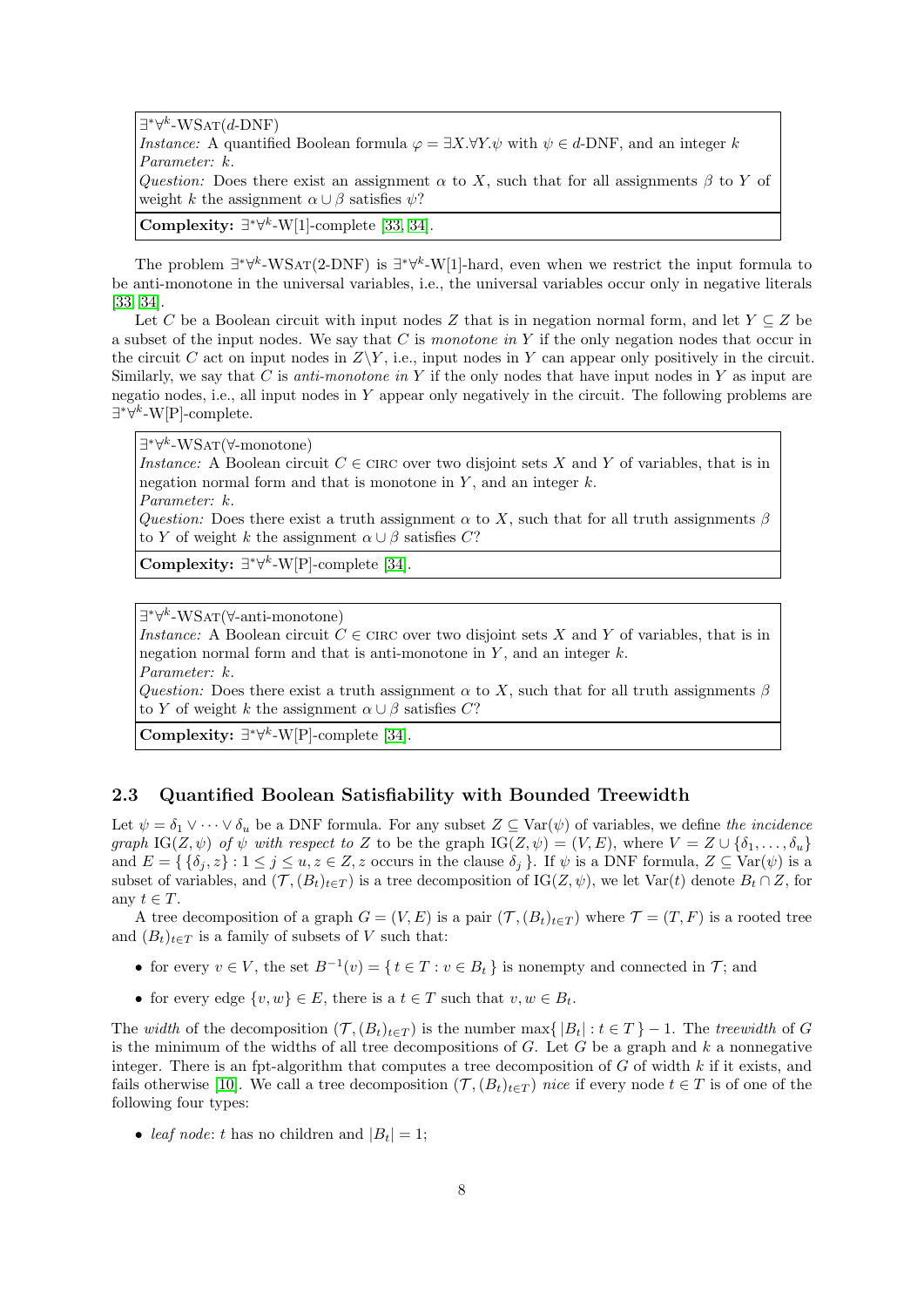- *introduce node: t* has one child  $t'$  and  $B_t = B_{t'} \cup \{v\}$  for some vertex  $v \notin B_{t'}$ ;
- forget node: t has one child t' and  $B_t = B_{t'} \setminus \{v\}$  for some vertex  $v \in B_{t'}$ ; or
- join node: t has two children  $t_1, t_2$  and  $B_t = B_{t_1} = B_{t_2}$ .

Given any graph G and a tree decomposition of G of width  $k$ , a nice tree decomposition of G of width  $k$ can be computed in polynomial time [\[37\]](#page-21-10).

The following parameterized decision problems are variants of  $\mathrm{QSAT}_2$ , where the treewidth of the incidence graph graph for certain subsets of variables is bounded.

∃∀-Sat(incid.tw) *Instance:* A quantified Boolean formula  $\varphi = \exists X.\forall Y.\psi$ , with  $\psi$  in DNF. *Parameter:* The treewidth of the incidence graph IG( $X \cup Y, \psi$ ) of  $\psi$  with respect to  $X \cup Y$ . Question: Is  $\varphi$  satisfiable?

Complexity: fixed-parameter tractable [\[15,](#page-19-7) [24\]](#page-20-10).

∃∀-Sat(∃-incid.tw) *Instance:* A quantified Boolean formula  $\varphi = \exists X.\forall Y.\psi$ , with  $\psi$  in DNF. Parameter: The treewidth of the incidence graph  $IG(X, \psi)$  of  $\psi$  with respect to X. Question: Is  $\varphi$  satisfiable?

**Complexity:** para- $\Sigma_2^{\text{P}}$ -complete [\[32,](#page-20-9) [34\]](#page-20-7).

∃∀-Sat(∀-incid.tw) *Instance:* A quantified Boolean formula  $\varphi = \exists X. \forall Y. \psi$ , with  $\psi$  in DNF. Parameter: The treewidth of the incidence graph IG(Y,  $\psi$ ) of  $\psi$  with respect to Y. Question: Is  $\varphi$  satisfiable?

Complexity: para-NP-complete [\[32,](#page-20-9) [34\]](#page-20-7).

The above problems are parameterized by the treewidth of the incidence graph of the formula  $\psi$  (with respect to different subsets of variables). Since computing the treewidth of a given graph is NP-complete, it is unlikely that the parameter value can be computed in polynomial time for these problems. However, computing the treewidth (and a tree decomposition) of a graph is fixed-parameter tractable in the treewidth [\[10,](#page-19-6) [27\]](#page-20-2). Alternatively, one could consider a variant of the problem where a tree decomposition of width  $k$  is given as part of the input.

#### 2.4 Other Quantified Boolean Satisfiability

The following parameterized quantified Boolean satisfiability problem is para-NP-complete.

QBF-Sat(#∀-vars) *Instance:* A quantified Boolean formula  $\varphi$ . *Parameter:* The number of universally quantified variables of  $\varphi$ . *Question:* Is  $\varphi$  true? Complexity: para-NP-complete [\[4,](#page-19-8) [7,](#page-19-9) [32\]](#page-20-9).

## 2.5 Minimization for DNF Formulas

Let  $\varphi$  be a propositional formula in DNF. We say that a set C of literals is an *implicant of*  $\varphi$  if all assignments that satisfy  $\bigwedge_{l\in C} l$  also satisfy  $\varphi$ . Moreover, we say that a DNF formula  $\varphi'$  is a term-wise subformula of  $\varphi'$  if for all terms  $t' \in \varphi'$  there exists a term  $t \in \varphi$  such that  $t' \subseteq t$ . The following parameterized problems are natural parameterizations of problems shown to be  $\Sigma_2^P$ -complete by Umans [\[48\]](#page-21-11).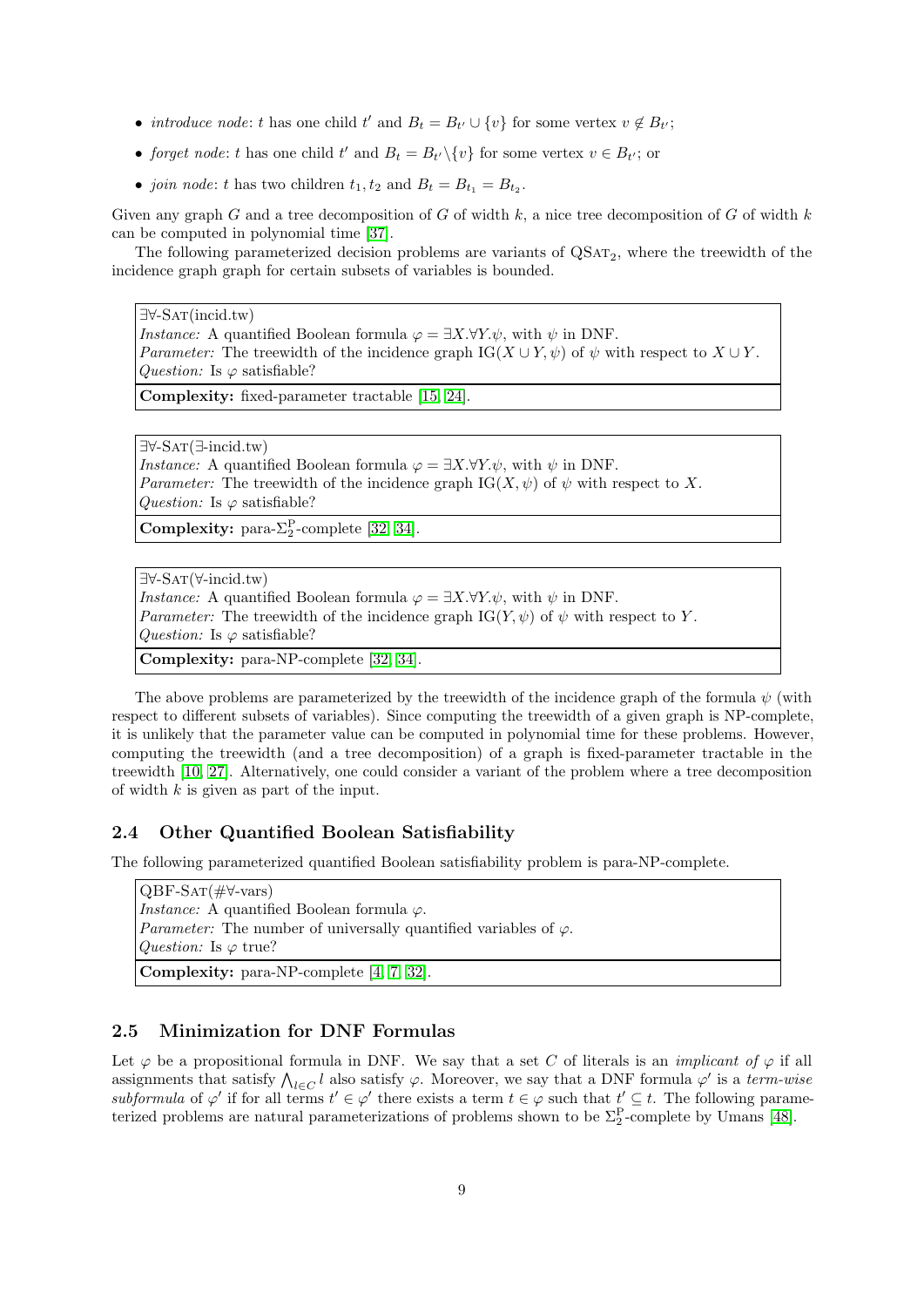SHORTEST-IMPLICANT-CORE(core size) *Instance:* A DNF formula  $\varphi$ , an implicant C of  $\varphi$ , and an integer k. Parameter: k. Question: Does there exists an implicant  $C' \subseteq C$  of  $\varphi$  of size k?

Complexity:  $\exists^k \forall^*$ -complete [\[32,](#page-20-9) [34\]](#page-20-7).

Shortest-Implicant-Core(reduction size) *Instance:* A DNF formula  $\varphi$ , an implicant C of  $\varphi$  of size n, and an integer k. Parameter: k. Question: Does there exists an implicant  $C' \subseteq C$  of  $\varphi$  of size  $n - k$ ?

Complexity:  $\exists^k \forall^*$ -complete [\[32,](#page-20-9) [34\]](#page-20-7).

DNF-Minimization(reduction size) *Instance:* A DNF formula  $\varphi$  of size *n*, and an integer *k*. Parameter: k. Question: Does there exist a term-wise subformula  $\varphi'$  of  $\varphi$  of size  $n - k$  such that  $\varphi \equiv \varphi'$ ? Complexity:  $\exists^k \forall^*$ -complete [\[32,](#page-20-9) [34\]](#page-20-7).

DNF-Minimization(core size) *Instance:* A DNF formula  $\varphi$  of size *n*, and an integer *k*. Parameter: k. Question: Does there exist an DNF formula  $\varphi'$  of size k, such that  $\varphi \equiv \varphi'$ ? **Complexity:** para-co-NP-hard, in  $\text{FPT}^{\text{NP}}[f(k)]$ , and in  $\exists^{k}\forall^{*}$  [\[32,](#page-20-9) [34\]](#page-20-7).

## 2.6 Sequences of Propositional Formulas

The following problem is related to a Boolean combination of satisfiability checks on a sequence of propositional formulas. This is a parameterized version of the problem  $BH_i$ -SAT, which is canonical for the different levels of the Boolean Hierarchy (see Section [1\)](#page-1-0). The problem is complete for the class  $FPT^{NP}[f(k)].$ 

BH-SAT(level) Instance: a positive integer k and a sequence  $(\varphi_1, \ldots, \varphi_k)$  of propositional formulas. Parameter: k. Question: is it the case that  $(\varphi_1, \ldots, \varphi_k) \in \text{BH}_k\text{-SAT}$ ? **Complexity:** FPT<sup>NP</sup> $[f(k)]$ -complete [\[23\]](#page-20-11).

The above problem is used to show the following lower bound result for  $FPT^{NP}[f(k)]$ -complete problems. No  $FPT^{NP}[f(k)]$ -hard problem can be decided by an fpt-algorithm that uses only  $O(1)$  many queries to an NP oracle, unless the Polynomial Hierarchy collapses [\[23\]](#page-20-11).

# 3 Knowledge Representation and Reasoning Problems

## 3.1 Disjunctive Answer Set Programming

The following problems from the setting of disjunctive answer set programming (ASP) are based on the notions of disjunctive logic programs and answer sets for such programs (cf. [\[11,](#page-19-10) [38\]](#page-21-12)). A *disjunctive* logic program P is a finite set of rules of the form  $r = (a_1 \vee \cdots \vee a_k \leftarrow b_1, \ldots, b_m, \text{ not } c_1, \ldots, \text{not } c_n)$ , for  $k, m, n \geq 0$ , where all  $a_i, b_j$  and  $c_l$  are atoms. A rule is called *disjunctive* if  $k > 1$ , and it is called normal if  $k \leq 1$  (note that we only call rules with strictly more than one disjunct in the head disjunctive).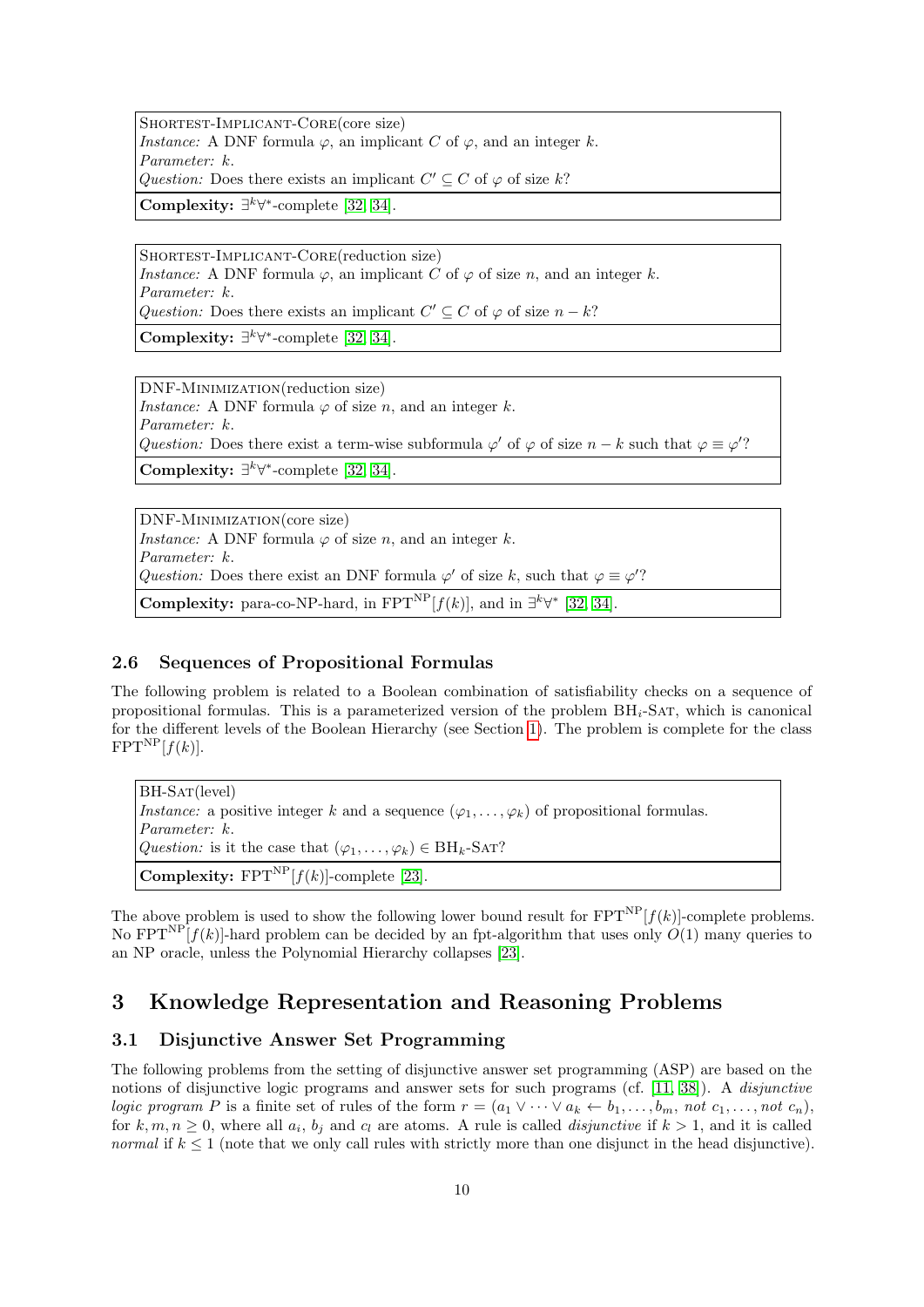A rule is called *dual-Horn* if  $m < 1$ . A program is called normal if all its rules are normal, it is called negation-free if all its rules are negation-free, and it is called dual-Horn if all its rules are dual-Horn. We let  $\text{At}(P)$  denote the set of all atoms occurring in P. By literals we mean atoms a or their negations not a. The  $(GL)$  reduct of a program P with respect to a set M of atoms, denoted  $P^M$ , is the program obtained from P by: (i) removing rules with not a in the body, for each  $a \in M$ , and (ii) removing literals not a from all other rules [\[28\]](#page-20-12). An *answer set A* of a program P is a subset-minimal model of the reduct  $P^A$ . One important decision problem is to decide, given a disjunctive logic program  $P$ , whether  $P$  has an answer set. We consider the following parameterizations of this problem.

ASP-consistency(#cont.atoms) Instance: A disjunctive logic program P. Parameter: The number of contingent atoms of P. Question: Does P have an answer set?

Complexity: para-co-NP-complete [\[33,](#page-20-6) [34\]](#page-20-7).

ASP-consistency(#cont.rules) Instance: A disjunctive logic program P. Parameter: The number of contingent rules of P. Question: Does P have an answer set?

Complexity:  $\exists^k \forall^*$ -complete [\[33,](#page-20-6) [34\]](#page-20-7).

ASP-consistency(#disj.rules) Instance: A disjunctive logic program P. Parameter: The number of disjunctive rules of P. Question: Does P have an answer set?

Complexity:  $\exists^*\forall^k\text{-}\text{W}[\text{P}]\text{-complete}$  [\[34\]](#page-20-7).

ASP-consistency(#dual-Horn.rules) Instance: A disjunctive logic program P. Parameter: The number of rules of P that are dual-Horn. Question: Does P have an answer set?

Complexity:  $\exists^*\forall^k\text{-}\mathrm{W[P]}$ -complete [\[30\]](#page-20-13).

ASP-consistency(str.norm.bd-size) Instance: A disjunctive logic program P. Parameter: The size of the smallest normality-backdoor for P. Question: Does P have an answer set?

Complexity: para-NP-complete [\[25\]](#page-20-5).

ASP-consistency(max.atom.occ.) Instance: A disjunctive logic program P. Parameter: The maximum number of times that any atom occurs in P. Question: Does P have an answer set?

**Complexity:** para- $\Sigma_2^{\text{P}}$ -complete [\[33,](#page-20-6) [34\]](#page-20-7).

## 3.2 Robust Constraint Satisfaction

The following problem is based on the class of robust constraint satisfaction problems introduced by Gottlob [\[29\]](#page-20-14) and Abramsky, Gottlob and Kolaitis [\[1\]](#page-19-11). These problems are concerned with the question of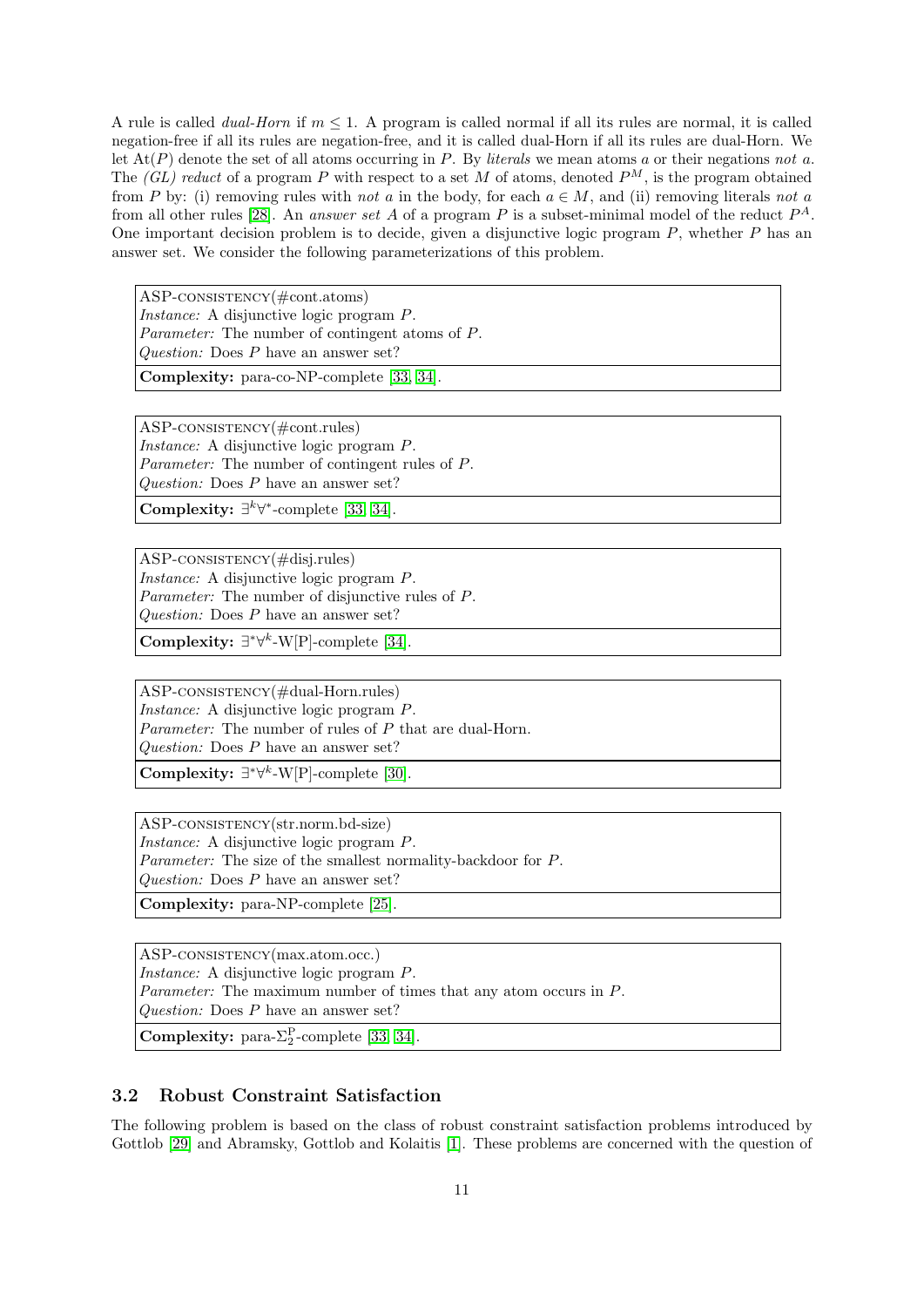whether every partial assignment of a particular size can be extended to a full solution, in the setting of constraint satisfaction problems.

A CSP instance N is a triple  $(X, D, C)$ , where X is a finite set of variables, the domain D is a finite set of values, and C is a finite set of constraints. Each constraint  $c \in C$  is a pair  $(S, R)$ , where  $S = \text{Var}(c)$ , the *constraint scope*, is a finite sequence of distinct variables from  $X$ , and  $R$ , the *constraint relation*, is a relation over D whose arity matches the length of S, i.e.,  $R \subseteq D^r$  where r is the length of S.

Let  $N = (X, D, C)$  be a CSP instance. A partial instantiation of N is a mapping  $\alpha : X' \to D$  defined on some subset  $X' \subseteq X$ . We say that  $\alpha$  satisfies a constraint  $c = ((x_1, \ldots, x_r), R) \in C$  if  $Var(c) \subseteq X'$ and  $(\alpha(x_1), \ldots, \alpha(x_r)) \in R$ . If  $\alpha$  satisfies all constraints of N then it is a solution of N. We say that  $\alpha$ violates a constraint  $c = ((x_1, \ldots, x_r), R) \in C$  if there is no extension  $\beta$  of  $\alpha$  defined on  $X' \cup \text{Var}(c)$  such that  $(\beta(x_1), \ldots, \beta(x_r)) \in R$ .

Let k be a positive integer. We say that a CSP instance  $N = (X, D, C)$  is k-robustly satisfiable if for each instantiation  $\alpha: X' \to D$  defined on some subset  $X' \subseteq X$  of k many variables (i.e.,  $|X'| = k$ ) that does not violate any constraint in C, it holds that  $\alpha$  can be extended to a solution for the CSP instance  $(X, D, C)$ .

Robust-CSP-Sat *Instance:* A CSP instance  $(X, D, C)$ , and an integer k. Parameter: k. Question: Is  $(X, D, C)$  k-robustly satisfiable? Complexity:  $\forall^k \exists^*$ -complete [\[33,](#page-20-6) [34\]](#page-20-7).

## 3.3 Abductive Reasoning

The setting of (propositional) abductive reasoning can be formalized as follows. An *abduction instance*  $\mathcal{P}$ consists of a tuple  $(V, H, M, T)$ , where V is the set of variables,  $H \subseteq V$  is the set of hypotheses,  $M \subseteq V$  is the set of manifestations, and T is the theory, a formula in CNF over V. It is required that  $M \cap H = \emptyset$ . A set  $S \subseteq H$  is a solution (or explanation) of P if (i)  $T \cup S$  is consistent and (ii)  $T \cup S \models M$ . One central problem is to decide, given an abduction instance  $P$  and an integer m, whether there exists a solution  $S$ of  $P$  of size at most m. This problem is  $\Sigma_2^P$ -complete in general [\[20\]](#page-20-15).

ABDUCTION(Krom-bd-size): *Input:* an abduction instance  $\mathcal{P} = (V, H, M, T)$ , and a positive integer m. Parameter: The size of the smallest strong 2CNF-backdoor for T. Question: Does there exist a solution S of  $P$  of size at most m?

Complexity: para-NP-complete [\[44\]](#page-21-8).

ABDUCTION(#non-Krom-clauses): *Input:* an abduction instance  $\mathcal{P} = (V, H, M, T)$ , and a positive integer m. *Parameter:* The number of clauses in  $T$  that contains more than 2 literals. Question: Does there exist a solution S of  $P$  of size at most m?

Complexity:  $\exists^*\forall^k-W[1]$ -complete [\[31\]](#page-20-16).

ABDUCTION(Horn-bd-size): *Input:* an abduction instance  $\mathcal{P} = (V, H, M, T)$ , and a positive integer m. Parameter: The size of the smallest strong Horn-backdoor for T. Question: Does there exist a solution S of  $P$  of size at most m? Complexity: para-NP-complete [\[44\]](#page-21-8).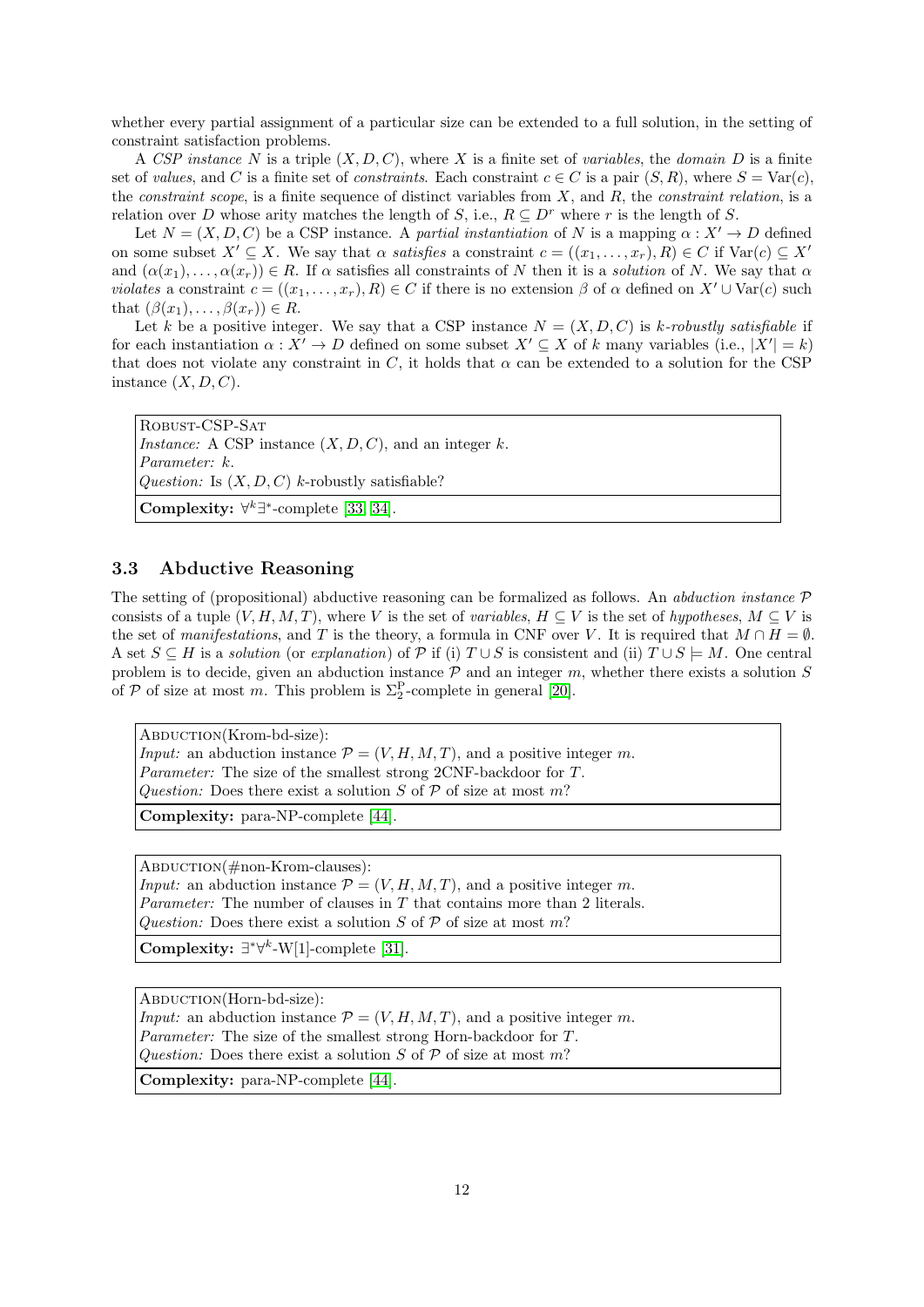ABDUCTION(#non-Horn-clauses): Input: an abduction instance  $\mathcal{P} = (V, H, M, T)$ , and a positive integer m. Parameter: The number of clauses in T that are not Horn. Question: Does there exist a solution S of  $P$  of size at most m? Complexity:  $\exists^*\forall^k$ -W[P]-complete [\[31\]](#page-20-16).

# 4 Graph Problems

## 4.1 Clique Extensions

Let  $G = (V, E)$  be a graph. A clique  $C \subseteq V$  of G is a subset of vertices that induces a complete subgraph of G, i.e.  $\{v, v'\} \in E$  for all  $v, v' \in C$  such that  $v \neq v'$ . The W[1]-complete problem of determining whether a graph has a clique of size  $k$  is an important problem in the W-hierarchy, and is used in many W[1]-hardness proofs. We consider a related problem that is complete for  $\forall^*\exists^k\text{-}W[1]$ .

Small-Clique-Extension *Instance:* A graph  $G = (V, E)$ , a subset  $V' \subseteq V$ , and an integer k. Parameter: k. Question: Is it the case that for each clique  $C \subseteq V'$ , there is some k-clique D of G such that  $C \cup D$  is a  $(|C| + k)$ -clique? Complexity:  $\forall^*\exists^k-W[1]$ -complete [\[34\]](#page-20-7).

## 4.2 Graph Coloring Extensions

The following problem related to extending colorings to the leaves of a graph to a coloring on the entire graph, is  $\Pi_2^{\text{P}}$ -complete in the most general setting [\[2\]](#page-19-12).

Let  $G = (V, E)$  be a graph. We will denote those vertices v that have degree 1 by leaves. We call a (partial) function  $c: V \to \{1, 2, 3\}$  a 3-coloring (of G). Moreover, we say that a 3-coloring c is proper if c assigns a color to every vertex  $v \in V$ , and if for each edge  $e = \{v_1, v_2\} \in E$  holds that  $c(v_1) \neq c(v_2)$ . The problem of deciding, given a graph  $G = (V, E)$  with n many leaves and an integer m, whether any 3-coloring that assigns a color to exactly  $m$  leaves of  $G$  (and to no other vertices) can be extended to a proper 3-coloring of  $G$ , is  $\Pi_2^{\mathcal{P}}$ -complete [\[2\]](#page-19-12). We consider several parameterizations.

3-Coloring-Extension(degree) Instance: a graph  $G = (V, E)$  with n many leaves, and an integer m. Parameter: the degree of G. Question: can any 3-coloring that assigns a color to exactly  $m$  leaves of  $G$  (and to no other vertices) be extended to a proper 3-coloring of G?

Complexity: para- $\Pi_2^{\rm P}$ -complete [\[34,](#page-20-7) [35\]](#page-20-17).

3-Coloring-Extension(#leaves)

Instance: a graph  $G = (V, E)$  with n many leaves, and an integer m.

Parameter: n.

Question: can any 3-coloring that assigns a color to exactly  $m$  leaves of  $G$  (and to no other vertices) be extended to a proper 3-coloring of G?

Complexity: para-NP-complete [\[34,](#page-20-7) [35\]](#page-20-17).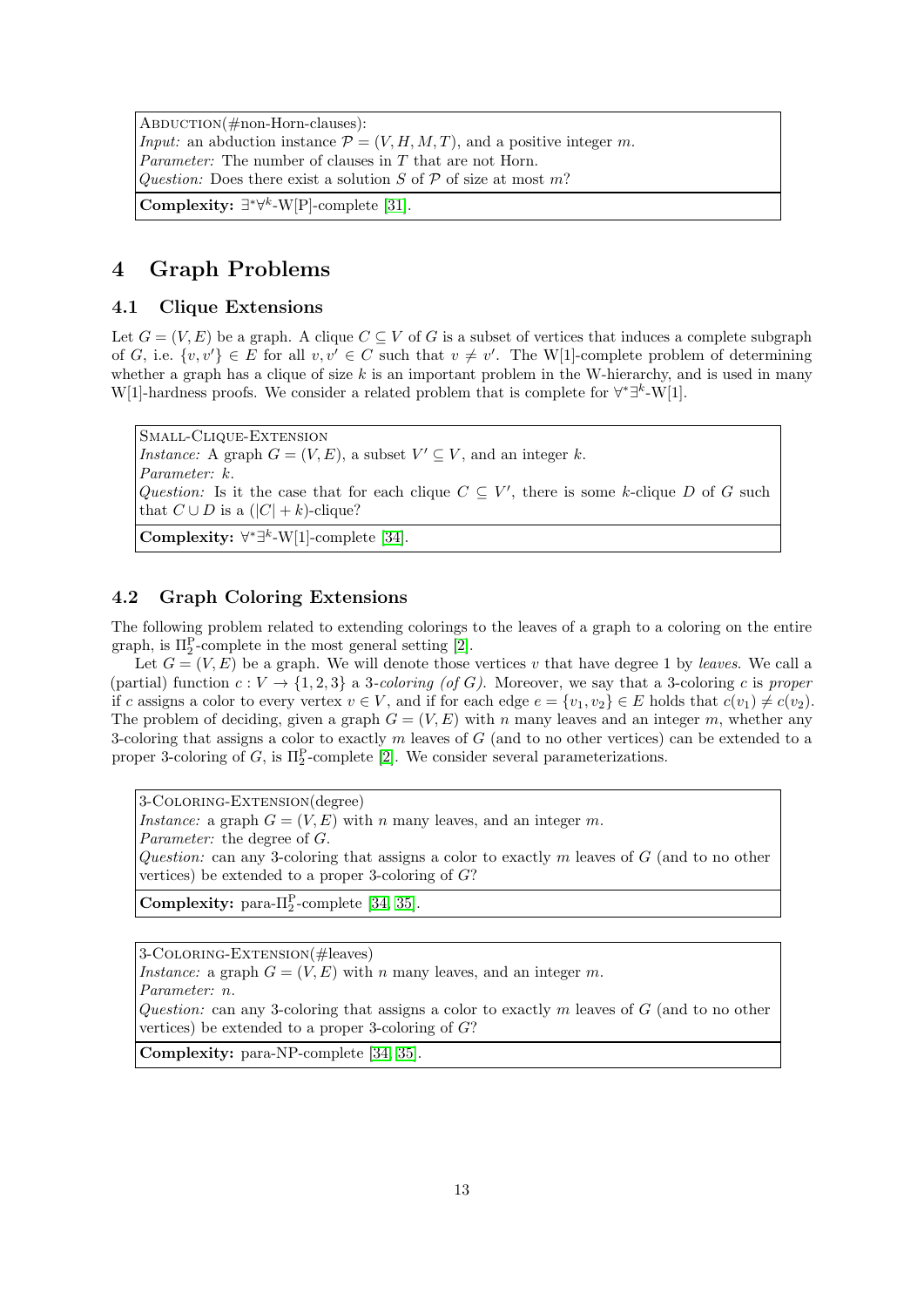3-Coloring-Extension(#col.leaves) Instance: a graph  $G = (V, E)$  with n many leaves, and an integer m. Parameter: m. Question: can any 3-coloring that assigns a color to exactly m leaves of  $G$  (and to no other vertices) be extended to a proper 3-coloring of  $G$ ? Complexity:  $\forall^k \exists^*$ -complete [\[34,](#page-20-7) [35\]](#page-20-17).

3-Coloring-Extension(#uncol.leaves) Instance: a graph  $G = (V, E)$  with n many leaves, and an integer m. Parameter:  $n - m$ . Question: can any 3-coloring that assigns a color to exactly  $m$  leaves of  $G$  (and to no other vertices) be extended to a proper 3-coloring of G? Complexity: para- $\Pi_2^{\rm P}$ -complete [\[34,](#page-20-7) [35\]](#page-20-17).

## 5 Other Problems

#### 5.1 First-order Model Checking

First-order model checking is at the basis of a well-known hardness theory in parameterized complexity theory [\[27\]](#page-20-2). The following problem, also based on first-order model checking, offers another characterization of the parameterized complexity class  $\exists^k \forall^*$ . We introduce a few notions that we need for defining the model checking perspective on  $\exists^k \forall^*$ . A *(relational) vocabulary*  $\tau$  is a finite set of relation symbols. Each relation symbol R has an arity arity(R)  $\geq$  1. A structure A of vocabulary  $\tau$ , or  $\tau$ -structure (or simply structure), consists of a set A called the *domain* and an interpretation  $R^{\mathcal{A}} \subseteq A^{\text{arity}(R)}$  for each relation symbol  $R \in \tau$ . We use the usual definition of truth of a first-order logic sentence  $\varphi$  over the vocubulary  $\tau$  in a  $\tau$ -structure A. We let  $\mathcal{A} \models \varphi$  denote that the sentence  $\varphi$  is true in structure A. If  $\varphi$ is a first-order formula with free variables  $Free(\varphi)$ , and  $\mu$ :  $Free(\varphi) \rightarrow A$  is an assignment, we use the notation  $\mathcal{A}, \mu \models \varphi$  to denote that  $\varphi$  is true in structure  $\mathcal{A}$  under the assignment  $\mu$ .

∃<sup> $k$ </sup>∀\*-MC Instance: A first-order logic sentence  $\varphi = \exists x_1, \ldots, x_k, \forall y_1, \ldots, y_n, \psi$  over a vocabulary  $\tau$ . where  $\psi$  is quantifier-free, and a finite  $\tau$ -structure A. Parameter: k. Question: Is it the case that  $\mathcal{A} \models \varphi$ ? Complexity:  $\exists^k \forall^*$ -complete [\[34,](#page-20-7) [35\]](#page-20-17).

## 5.2 Bounded Model Checking

The following problem is concerned with the problem of verifying whether a linear temporal logic formula is satisfied on all paths in a Kripke structure. This problem is of importance in the area of software and hardware verification [\[8\]](#page-19-13). *Linear temporal logic* (LTL) is a modal temporal logic where one can encode properties related to the future of paths. LTL formulas are defined recursively as follows: propositional variables and their negations are in LTL; then, if  $\varphi_1, \varphi_2 \in \text{LTL}$ , then so are  $\varphi_1 \vee \varphi_2$ ,  $F\varphi_1$  (Future),  $X\varphi_1$  $(\text{neXt}), \varphi_1 \mathbb{U} \varphi_2 \ (\varphi_1 \text{Until } \varphi_2).$  (Further temporal operators that are considered in the literature can be defined in terms of the operators X and U.)

The semantics of LTL is defined along paths of Kripke structures. A Kripke structure is a tuple  $K =$  $(S, I, T, L)$  such that (i) S is a set of states, where states are defined by valuations to a set V of propositional variables, (ii)  $I \subseteq S$  is a nonempty set of initial states, (iii)  $T \subseteq S \times S$  is the transition relation and (iv)  $L: S \to 2^V$  is the labeling function. The initial states I and the transition relation T are given as functions in terms of S. A path  $\pi$  of K is an infinite sequence  $(s_0, s_1, s_2, \dots)$  of states, where  $s_i \in S$ and  $T(s_i, s_{i+1})$  for all  $i \in \mathbb{N}$ . A path is initialized if  $s_0 \in I$ . We let  $\pi(i) = s_i$  denote the *i*-th state of  $\pi$ . A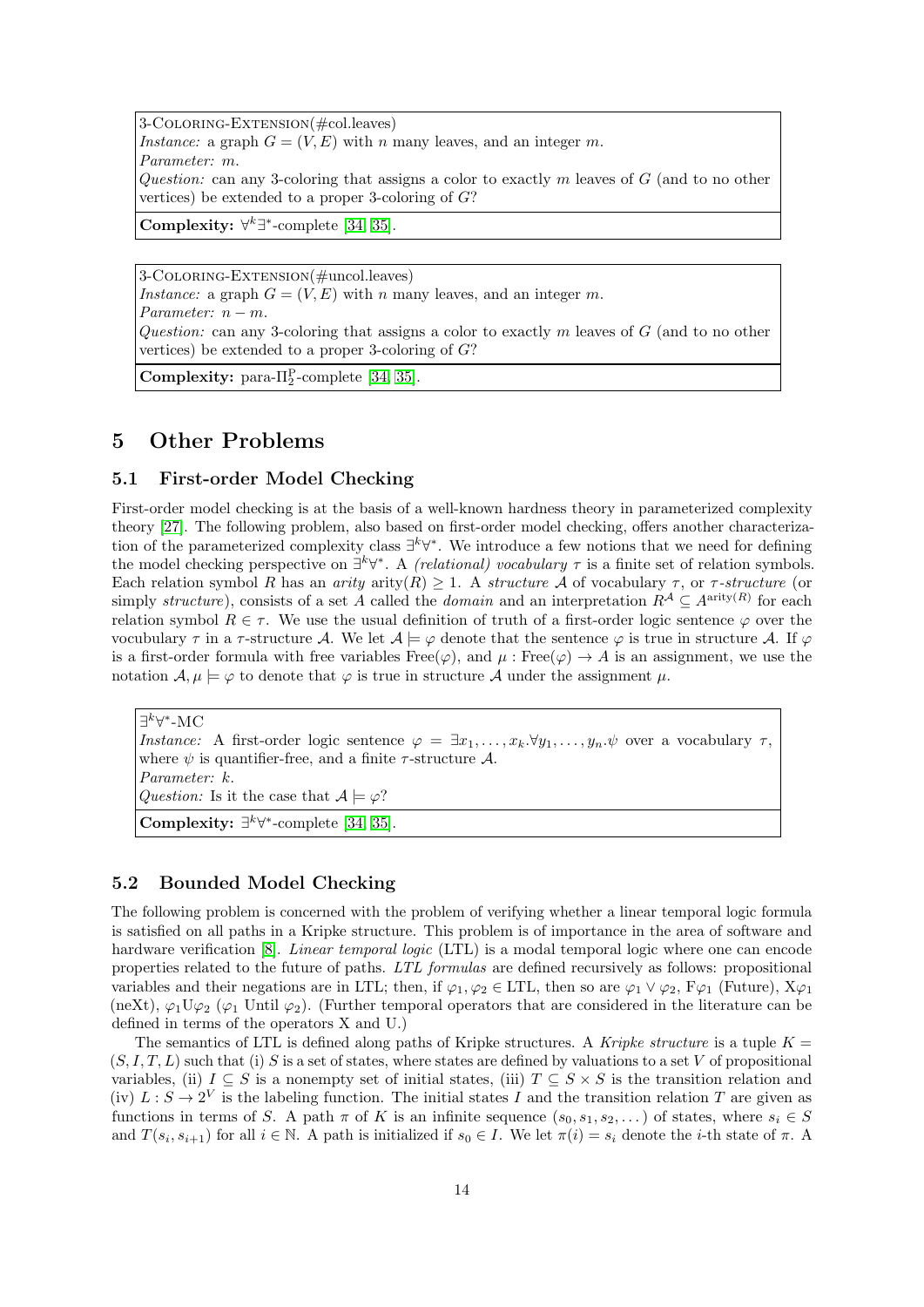suffix of a path is defined as  $\pi^i = (s_i, s_{i+1}, \dots)$ . We give the standard semantics of LTL formulas, defined recursively over the formula structure. We closely follow the definitions as given by Biere [\[8\]](#page-19-13). In what cases an LTL formula  $\varphi$  holds along a path  $\pi^i$ , written  $\pi^i \models \varphi$ , is specified by the following conditions:

$$
\begin{array}{llll}\n\pi^i \models v \in V & \text{iff} & v \in L(\pi(i)), & \pi^i \models \neg v & \text{iff} & v \notin L(\pi(i)), \\
\pi^i \models \varphi_1 \lor \varphi_2 & \text{iff} & \pi^i \models \varphi_1 \text{ or } \pi^i \models \varphi_2, & \pi^i \models X\varphi & \text{iff} & \pi^{i+1} \models \varphi, \\
\pi^i \models F\varphi & \text{iff} & \text{for some } j \in \mathbb{N}, \pi^{i+j} \models \varphi, & \pi^i \models \varphi_1 \text{U}\varphi_2 & \text{iff} & \text{for some } j \in \mathbb{N}, \pi^{i+j} \models \varphi_2 \text{ and} \\
\pi^\ell \models \varphi_1 \text{ for all } i \leq \ell < i+j.\n\end{array}
$$

Then, an LTL formula  $\varphi$  holds in a Kripke structure K if and only if  $\pi \models \varphi$  for all initialized paths  $\pi$ of K. Related to the model checking problem is the question whether a witness exists: a formula  $\varphi$  has a witness in K if there is an initialized path  $\pi$  of K with  $\pi \models \varphi$ .

The idea of *bounded model checking* is to consider only those paths that can be represented by a prefix of length at most  $k$ , and prefixes of length  $k$ . Observe that some infinite paths can be represented by a finite prefix with a "loop": an infinite path is a  $(k, l)$ -lasso if  $\pi(k + 1 + j) = \pi(l + j)$ , for all  $j \in \mathbb{N}$ . In fact, the search for witnesses can be restricted to lassos if  $K$  is finite. This leads to the following bounded semantics. In what cases an LTL formula  $\varphi$  holds along a suffix  $\pi^i$  of a  $(k, l)$ -lasso  $\pi$  in the bounded semantics, written  $\pi^i \models_k \varphi$ , is specified by the following conditions:

$$
\begin{array}{ll}\n\pi^i \models_k X \varphi & \text{iff} \quad \begin{cases}\n\pi^{i+1} \models_k \varphi & \text{if } i < k, \\
\pi^l \models_k \varphi & \text{if } i = k, \\
\pi^i \models_k \text{F}\varphi & \text{iff} \quad \text{for some } j \in \{\min(i, l), \dots, k\}, \pi^j \models_k \varphi, \\
\pi^i \models_k \varphi_1 \text{U}\varphi_2 & \text{iff} \quad \text{for some } j \in \{\min(i, l), \dots, k\}, \pi^j \models_k \varphi_2, \\
\text{and } \begin{cases}\n\pi^\ell \models_k \varphi_1 \text{ for all } i \leq \ell < k \text{ and all } l \leq \ell < j \\
\pi^\ell \models_k \varphi_1 \text{ for all } l \leq \ell < j\n\end{cases} & \text{if } j \geq i.\n\end{array}
$$

In the case where  $\pi$  is not a  $(k, l)$ -lasso for any l, the bounded semantics only gives an approximation. In what cases an LTL formula  $\varphi$  holds along a suffix  $\pi^i$  of a path  $\pi$  that is not a  $(k, l)$ -lasso for any l, written  $\pi^i \models_k \varphi$ , is specified by the following conditions:

$$
\begin{array}{ll}\n\pi^i \models_k X \varphi & \text{iff} \quad \pi^{i+1} \models_k \varphi \text{ and } i < k, \\
\pi^i \models_k \mathcal{F} \varphi & \text{iff} \quad \text{for some } j \in \{i, \dots, k\}, \pi^j \models_k \varphi, \\
\pi^i \models_k \varphi_1 \mathcal{U} \varphi_2 & \text{iff} \quad \text{for some } j \in \{i, \dots, k\}, \pi^j \models_k \varphi_2, \\
\text{and } \pi^\ell \models_k \varphi_1 \text{ for all } i \leq \ell < j.\n\end{array}
$$

Note that  $\pi \models_k \varphi$  implies  $\pi \models \varphi$  for all paths  $\pi$ . However, it might be the case that  $\pi \models \varphi$  but not  $\pi \models_k \varphi$ .

For a detailed definition and discussion of Kripke structures and the syntax and semantics of LTL we refer to other sources [\[5,](#page-19-14) [16\]](#page-19-15). For a detailed definition of the bounded semantics for LTL formulas, we refer to the bounded model checking literature [\[8,](#page-19-13) [9\]](#page-19-16). The following problem, that we consider as a parameterized problem, is central to bounded model checking.

BMC-Witness *Instance:* An LTL formula  $\varphi$ , a Kripke structure K, and an integer  $k \geq 1$ . Parameter: k. Question: Is there some path  $\pi$  of K such that  $\pi \models_k \varphi$ ? Complexity: in para-NP [\[9\]](#page-19-16).

The unparameterized variant of this problem is PSPACE-complete, when the integer  $k$  is given in binary [\[5,](#page-19-14) Theorem 5.46 and Lemma 5.47]. However, if the integer  $k$  is given in unary, the unparameterized variant of this problem is NP-complete [\[5,](#page-19-14) [9\]](#page-19-16).

## 5.3 Quantified Fagin Definability

The W-hierarchy can also be defined by means of Fagin-definable parameterized problems [\[27\]](#page-20-2), which are based on Fagin's characterization of NP. We provide an additional characterization of the class  $\forall^k \exists^*$  by means of some parameterized problems that are quantified analogues of Fagin-defined problems.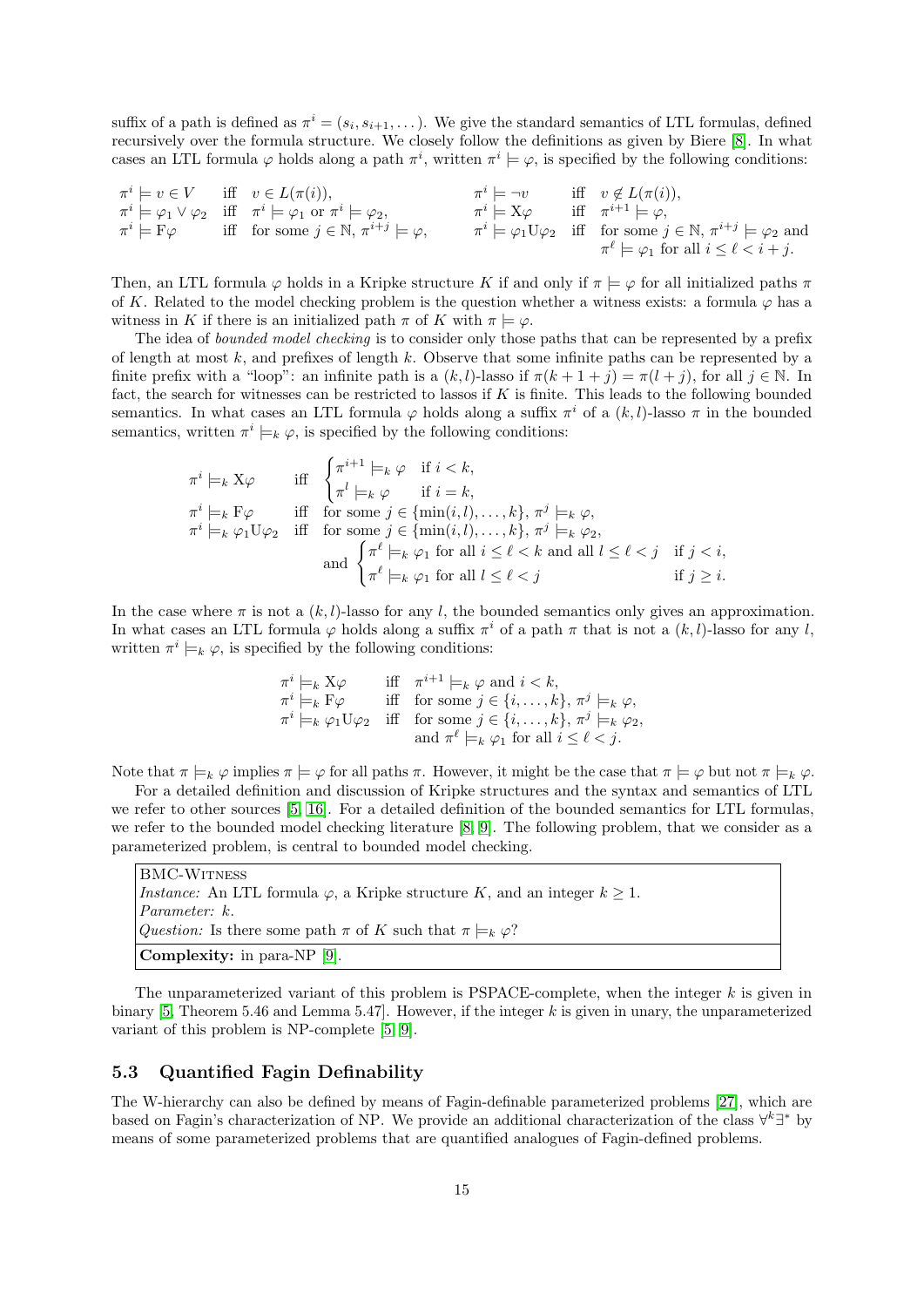Let  $\tau$  be an arbitrary vocabulary, and let  $\tau' \subseteq \tau$  be a subvocabulary of  $\tau$ . We say that a  $\tau$ -structure  $\mathcal A$ extends a  $\tau'$ -structure  $\beta$  if (i) A and  $\beta$  have the same domain, and (ii) A and  $\beta$  coincide on the interpretation of all relational symbols in  $\tau'$ , i.e.  $R^{\mathcal{A}} = R^{\mathcal{B}}$  for all  $R \in \tau'$ . We say that A extends B with weight k if  $\sum_{R\in\tau\setminus\tau'}|R^{\mathcal{A}}|=k$ . Let  $\varphi$  be a first-order formula over  $\tau$  with a free relation variable X of arity s.

We let  $\Pi_2$  denote the class of all first-order formulas of the form  $\forall y_1, \ldots, y_n, \exists x_1, \ldots, x_m, \psi$ , where  $\psi$ is quantifier-free. Let  $\varphi(X)$  be a first-order formula over  $\tau$ , with a free relation variable X with arity s. Consider the following parameterized problem.

 $\forall^k \exists^* \text{-FD}^{(\tau,\tau')}$ *Instance:* A  $\tau'$ -structure  $\mathcal{B}$ , and an integer k. Parameter: k. Question: Is it the case that for each  $\tau$ -structure A extending B with weight k, there exists some relation  $S \subseteq A^s$  such that  $A \models \varphi(S)$ ? Complexity: in  $\forall^k \exists^*$  for each  $\varphi(X)$ ,  $\tau'$  and  $\tau$ ;  $\forall^k \exists^*$ -hard for some  $\varphi(X) \in \Pi_2$ ,  $\tau'$  and  $\tau$  [\[34\]](#page-20-7).

Note that this means the following. We let T denote the set of all relational vocabularies, and for any  $\tau \in T$  we let  $\mathrm{FO}_{\tau}^X$  denote the set of all first-order formulas over the vocabulary  $\tau$  with a free relation variable X. We then get the following characterization of  $\forall^{k} \exists^{*}$  [\[34\]](#page-20-7):

$$
\forall^{k} \exists^{*} = [\ \{\forall^{k} \exists^{*} \text{-FD}_{\varphi}^{(\tau', \tau)} : \tau \in T, \tau' \subseteq \tau, \varphi \in \mathrm{FO}_{\tau}^{X}\ \}]^{\mathrm{fpt}}.
$$

Additionally, the following parameterized problem is hard for  $\forall^*\exists^k-W[1]$ .

 $\forall^*\exists^k\text{-}\mathrm{FD}^{(\tau,\tau')}_{\varphi}$ *Instance:* A  $\tau'$ -structure  $\mathcal{B}$ , and an integer k. Parameter: k. Question: Is it the case that for each  $\tau$ -structure A extending B, there exists some relation  $S \subseteq$  $A^s$  with  $|S| = k$  such that  $\mathcal{A} \models \varphi(S)$ ? **Complexity:**  $\forall^* \exists^k \text{-} W[1]$ -hard for some  $\varphi(X) \in \Pi_2$  [\[34\]](#page-20-7).

## 5.4 Computational Social Choice

The following problems are related to judgment aggregation, in the domain of computational social choice. Judgment aggregation studies procedures that combine individuals' opinions into a collective group opinion.

An agenda is a finite nonempty set  $\Phi = {\varphi_1, \ldots, \varphi_n, \neg \varphi_1, \ldots, \neg \varphi_n}$  of formulas that is closed under complementation. A judgment set J for an agenda  $\Phi$  is a subset  $J \subseteq \Phi$ . We call a judgment set J complete if  $\varphi_i \in J$  or  $\neg \varphi_i \in J$  for all formulas  $\varphi_i$ , and we call it *consistent* if there exists an assignment that makes all formulas in J true. Let  $\mathcal{J}(\Phi)$  denote the set of all complete and consistent subsets of  $\Phi$ . We call a sequence  $J \in \mathcal{J}(\Phi)^n$  of complete and consistent subsets a profile. A (resolute) judgment aggregation procedure for the agenda  $\Phi$  and n individuals is a function  $F : \mathcal{J}(\Phi)^n \to \mathcal{P}(\Phi \setminus \emptyset) \setminus \emptyset$  that returns for each profile **J** a non-empty set  $F(\mathbf{J})$  of non-empty judgment sets. An example is the majority rule  $F^{\text{maj}}$ , where  $F^{\text{maj}}(\mathbf{J}) = \{J^*\}\$ and where  $\varphi \in J^*$  if and only if  $\varphi$  occurs in the majority of judgment sets in  $\mathbf{J}$ , for each  $\varphi \in \Phi$ . We call F complete and consistent, if each  $J^* \in F(\mathbf{J})$  is complete and consistent, respectively, for every  $J \in \mathcal{J}(\Phi)^n$ . For instance, the majority rule  $F^{\text{maj}}$  is complete, whenever the number n of individuals is odd. An agenda  $\Phi$  is *safe* with respect to an aggregation procedure F, if F is consistent when applied to profiles of judgment sets over  $\Phi$ . We say that an agenda  $\Phi$  satisfies the median property (MP) if every inconsistent subset of  $\Phi$  has itself an inconsistent subset of size at most 2. Safety for the majority rule can be characterized in terms of the median property as follows: an agenda  $\Phi$  is safe for the majority rule if and only if Φ satisfies the MP [\[21,](#page-20-18) [41\]](#page-21-13). The problem of deciding whether an agenda satisfies the MP is  $\Pi_2^{\text{P}}$ -complete [\[21\]](#page-20-18).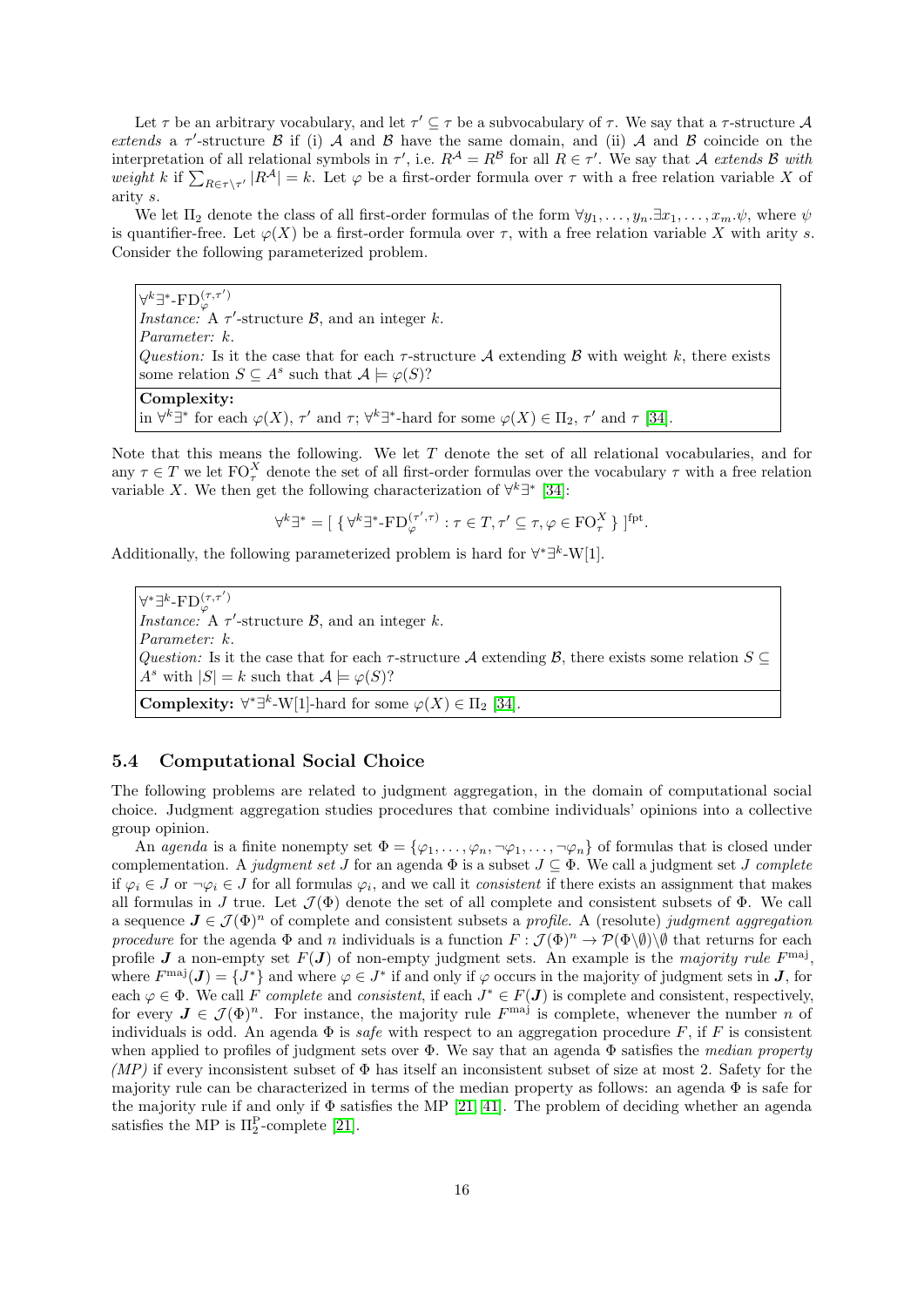Maj-Agenda-Safety(formula size) Instance: An agenda Φ. Parameter:  $\ell = \max\{ |\varphi| : \varphi \in \Phi \}.$ Question: Is  $\Phi$  safe for the majority rule?

Complexity: para- $\Pi_2^{\rm P}$ -complete [\[22,](#page-20-4) [23\]](#page-20-11).

Maj-Agenda-Safety(degree) Instance: An agenda  $\Phi$  containing only CNF formulas. Parameter: The degree d of Φ. Question: Is  $\Phi$  safe for the majority rule?

Complexity: para- $\Pi_2^{\rm P}$ -complete [\[22,](#page-20-4) [23\]](#page-20-11).

Maj-Agenda-Safety(degree + formula size) Instance: An agenda  $\Phi$  containing only CNF formulas, where  $\ell = \max\{ |\varphi| : \varphi \in B(\Phi) \}$ , and where d is the degree of  $\Phi$ . Parameter:  $\ell + d$ . Question: Is  $\Phi$  safe for the majority rule? Complexity: para- $\Pi_2^{\rm P}$ -complete [\[22,](#page-20-4) [23\]](#page-20-11).

The above three parameterized problems remain para- $\Pi_2^{\text{P}}$ -hard even when restricted to agendas based on formulas that are Horn formulas containing only clauses of size at most 2 [\[22,](#page-20-4) [23\]](#page-20-11).

Maj-Agenda-Safety(agenda size) Instance: An agenda Φ. Parameter: |Φ|. Question: Is  $\Phi$  safe for the majority rule? **Complexity:** FPT<sup>NP</sup> $[f(k)]$ -complete [\[22,](#page-20-4) [23\]](#page-20-11).

Moreover, the following upper and lower bounds on the number of oracle queries are known for the above problem. MAJ-AGENDA-SAFETY(agenda size) can be decided in fixed-parameter tractable time using  $2^{O(k)}$  queries to an NP oracle, where  $k = |\Phi|$  [\[23\]](#page-20-11). In addition, there is no fpt-algorithm that decides MAJ-AGENDA-SAFETY(agenda size) using  $o(\log k)$  queries to an NP oracle, unless the Polynomial Hierarchy collapses [\[22,](#page-20-4) [23\]](#page-20-11).

Maj-Agenda-Safety(counterexample size) *Instance:* An agenda  $\Phi$ , and an integer k. Parameter: k. Question: Does every inconsistent subset  $\Phi'$  of  $\Phi$  of size k have itself an inconsistent subset of size at most 2? Complexity:  $\forall^k \exists^*$ -hard [\[22,](#page-20-4) [23\]](#page-20-11).

Let  $\Phi = {\varphi_1,\ldots,\varphi_m,\neg\varphi_1,\ldots,\neg\varphi_m}$  be an agenda, where each  $\varphi_i$  is a CNF formula. We define the following graphs that are intended to capture the interaction between formulas in  $\Phi$ . The *formula primal* graph of  $\Phi$  has as vertices the variables  $\text{Var}(\Phi)$  occurring in the agenda, and two variables are connected by an edge if there exists a formula  $\varphi_i$  in which they both occur. The *formula incidence graph* of  $\Phi$  is a bipartite graph whose vertices consist of (1) the variables  $\text{Var}(\Phi)$  occurring in the agenda and (2) the formulas  $\varphi_i \in \Phi$ . A variable  $x \in \text{Var}(\Phi)$  is connected by an edge with a formula  $\varphi_i \in \Phi$  if x occurs in  $\varphi_i$ , i.e.,  $x \in \text{Var}(\varphi_i)$ . The clausal primal graph of  $\Phi$  has as vertices the variables  $\text{Var}(\Phi)$  occurring in the agenda, and two variables are connected by an edge if there exists a formula  $\varphi_i$  and a clause  $c \in \varphi_i$ in which they both occur. The *clausal incidence graph* of  $\Phi$  is a bipartite graph whose vertices consist of (1) the variables Var( $\Phi$ ) occurring in the agenda and (2) the clauses c occurring in formulas  $\varphi_i \in \Phi$ .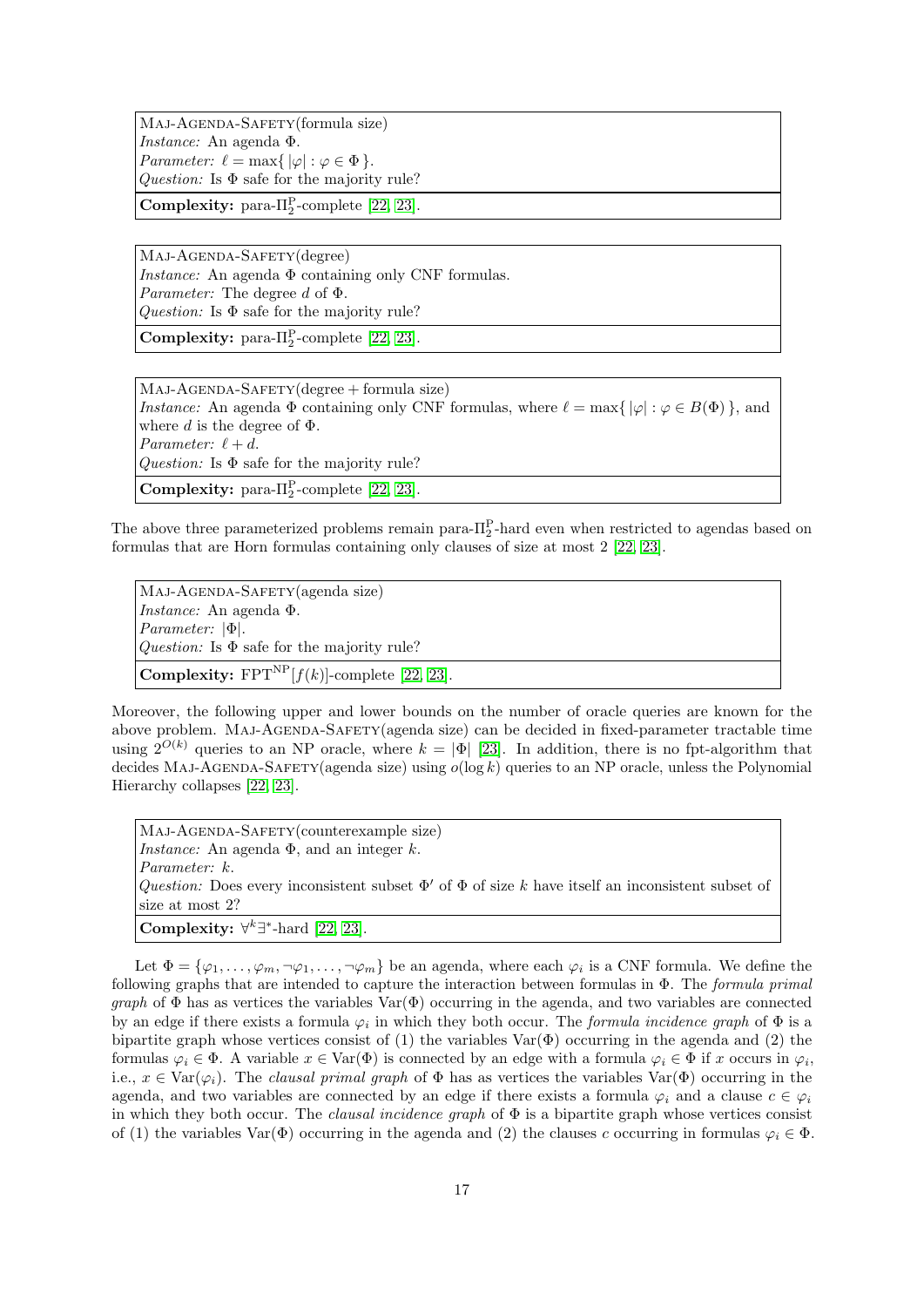A variable  $x \in \text{Var}(\Phi)$  is connected by an edge with a clause c of the formula  $\varphi_i \in \Phi$  if x occurs in c, i.e.,  $x \in \text{Var}(c)$ . Consider the following parameterizations of the problem MAJ-AGENDA-SAFETY.

Maj-Agenda-Safety(f-tw)

*Instance:* An agenda  $\Phi$  containing only CNF formulas. Parameter: The treewidth of the formula primal graph of Φ. Question: Is  $\Phi$  safe for the majority rule?

Complexity: fixed-parameter tractable [\[22\]](#page-20-4).

MAJ-AGENDA-SAFETY(f-tw\*) Instance: An agenda  $\Phi$  containing only CNF formulas. Parameter: The treewidth of the formula incidence graph of Φ. Question: Is  $\Phi$  safe for the majority rule?

**Complexity:** para- $\Pi_2^{\text{P}}$ -complete [\[22\]](#page-20-4).

Maj-Agenda-Safety(c-tw) Instance: An agenda  $\Phi$  containing only CNF formulas. Parameter: The treewidth of the clausal primal graph of Φ. Question: Is  $\Phi$  safe for the majority rule?

Complexity: para-co-NP-complete [\[22\]](#page-20-4).

MAJ-AGENDA-SAFETY(c-tw\*) Instance: An agenda  $\Phi$  containing only CNF formulas. Parameter: The treewidth of the clausal incidence graph of Φ. Question: Is  $\Phi$  safe for the majority rule?

Complexity: para-co-NP-complete [\[22\]](#page-20-4).

## 5.5 Turing Machine Halting

The following problems are related to alternating Turing machines (ATMs), possibly with multiple tapes. ATMs are nondeterministic Turing machines where the states are divided into existential and universal states, and where each configuration of the machine is called existential or universal according to the state that the machine is in. A run  $\rho$  of the ATM M on an input x is a tree whose nodes correspond to configurations of M in such a way that (1) for each non-root node v of the tree with parent node  $v'$ , the machine M can transition from the configuration corresponding to  $v'$  to the configuration corresponding to v, (2) the root node corresponds to the initial configuration of  $\mathbb{M}$ , and (3) each child node corresponds to a halting configuration. A computation path in a run of M is a root-to-leaf path in the run. Moreover, the nodes of a run  $\rho$  are labelled accepting or rejecting, according to the following definition. A leaf of  $\rho$ is labelled accepting if the configuration corresponding to it is an accepting configuration, and the leaf is labelled rejecting if it is a rejecting configuration. A non-leaf node of  $\rho$  that corresponds to an existential configuration is labelled accepting if at least one of its children is labelled accepting. A non-leaf node of  $\rho$  that corresponds to a universal configuration is labelled accepting if all of its children is labelled accepting. An ATM  $\mathbb M$  is 2-alternating if for each input x, each computation path in the run of  $\mathbb M$  on input x switches at most once from an existential configuration to a universal configuration, or vice versa. For more details on the terminology, we refer to the work of De Haan and Szeider [\[34,](#page-20-7) [35\]](#page-20-17) and to the work of Flum and Grohe [\[27,](#page-20-2) Appendix A.1].

We consider the following restrictions on ATMs. An  $\exists \forall$ -Turing machine (or simply  $\exists \forall$ -machine) is a 2-alternating ATM, where the initial state is an existential state. Let  $\ell, t \geq 1$  be positive integers. We say that an  $\exists\forall$ -machine M halts (on the empty string) with existential cost  $\ell$  and universal cost t if: (1) there is an accepting run of M with the empty input  $\epsilon$ , and (2) each computation path of M contains at most  $\ell$  existential configurations and at most t universal configurations. The following problem, where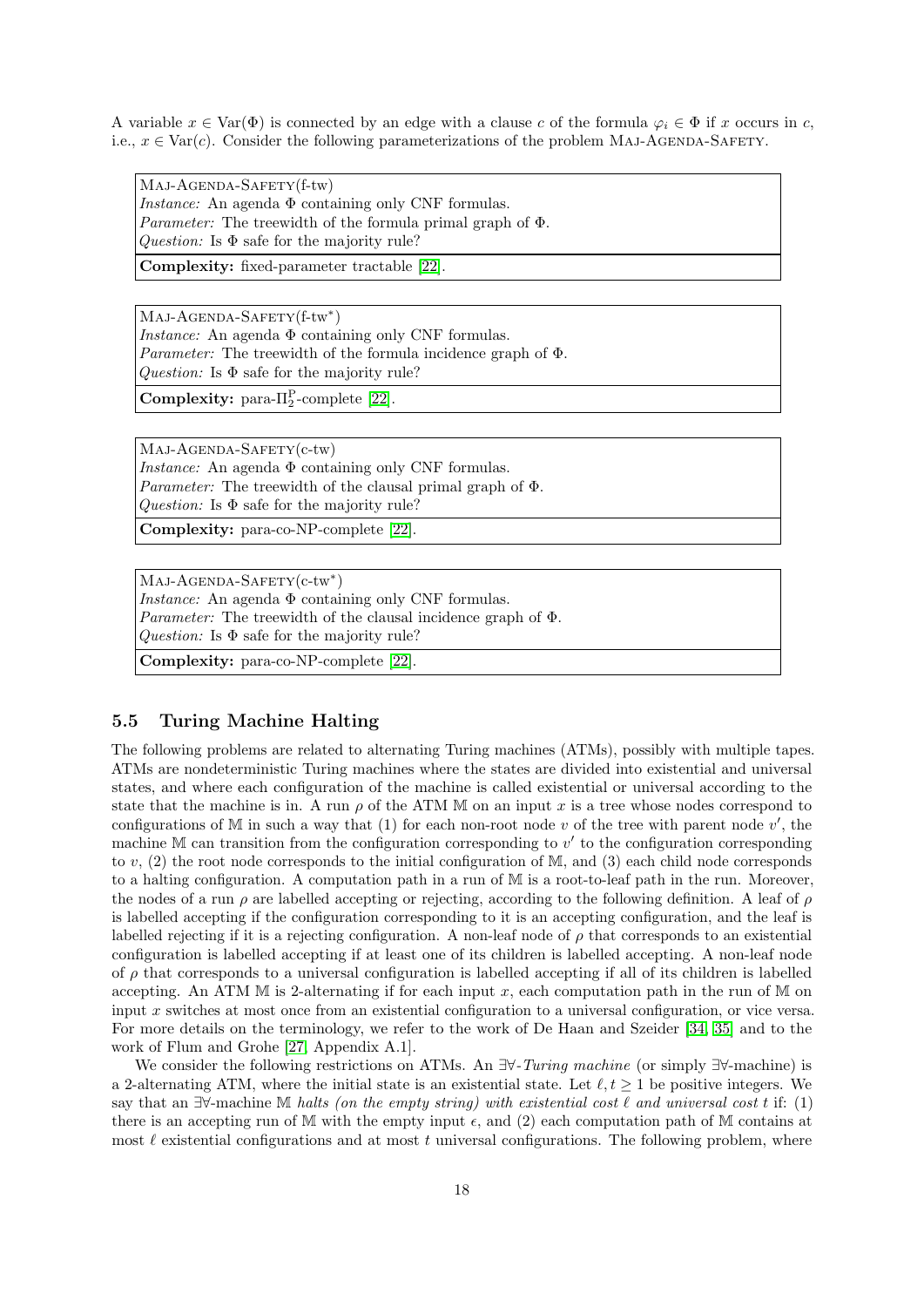the number of Turing machine tapes is given as part of the input, is  $\exists^k \forall^*$ -complete.

∃<sup> $k$ </sup>∀<sup>\*</sup>-ТМ-нагт<sup>\*</sup>. Instance: Positive integers  $m, k, t \geq 1$ , and a ∃∀-machine M with m tapes. Parameter: k. Question: Does M halt on the empty string with existential cost k and universal cost  $t$ ? Complexity:  $\exists^k \forall^*$ -complete [\[34,](#page-20-7) [35\]](#page-20-17).

Let  $m \geq 1$  be a constant integer. Then the following parameterized decision problem, where the number of Turing machine tapes is fixed, is also  $\exists^k \forall^*$ -complete.

| $\exists^k \forall^*$ -TM-HALT <sup>m</sup> .                                                        |
|------------------------------------------------------------------------------------------------------|
| <i>Instance:</i> Positive integers $k, t \geq 1$ , and an $\exists \forall$ -machine M with m tapes. |
| <i>Parameter:</i> k.                                                                                 |
| Question: Does M halt on the empty string with existential cost k and universal cost $t$ ?           |
| <b>Complexity:</b> $\exists^k \forall^*$ -complete [34, 35].                                         |

In addition, the parameterized complexity class  $\exists^k \forall^*$  can also be characterized by means of alternating Turing machines in the following way. Let P be a parameterized problem. An  $\exists^k \forall^*$ -machine for P is a  $\exists\forall$ -machine M such that there exists a computable function f and a polynomial p such that: (1) M decides P in time  $f(k) \cdot p(|x|)$ ; and (2) for all instances  $(x, k)$  of P and each computation path R of M with input  $(x, k)$ , at most  $f(k) \cdot \log |x|$  of the existential configurations of R are nondeterministic. We say that a parameterized problem P is decided by some  $\exists^k \forall^*$ -machine if there exists a  $\exists^k \forall^*$ -machine for P. Then,  $\exists^k \forall^*$  is exactly the class of parameterized decision problems that are decided by some  $\exists^k \forall^*$ -machine [\[34,](#page-20-7) [35\]](#page-20-17).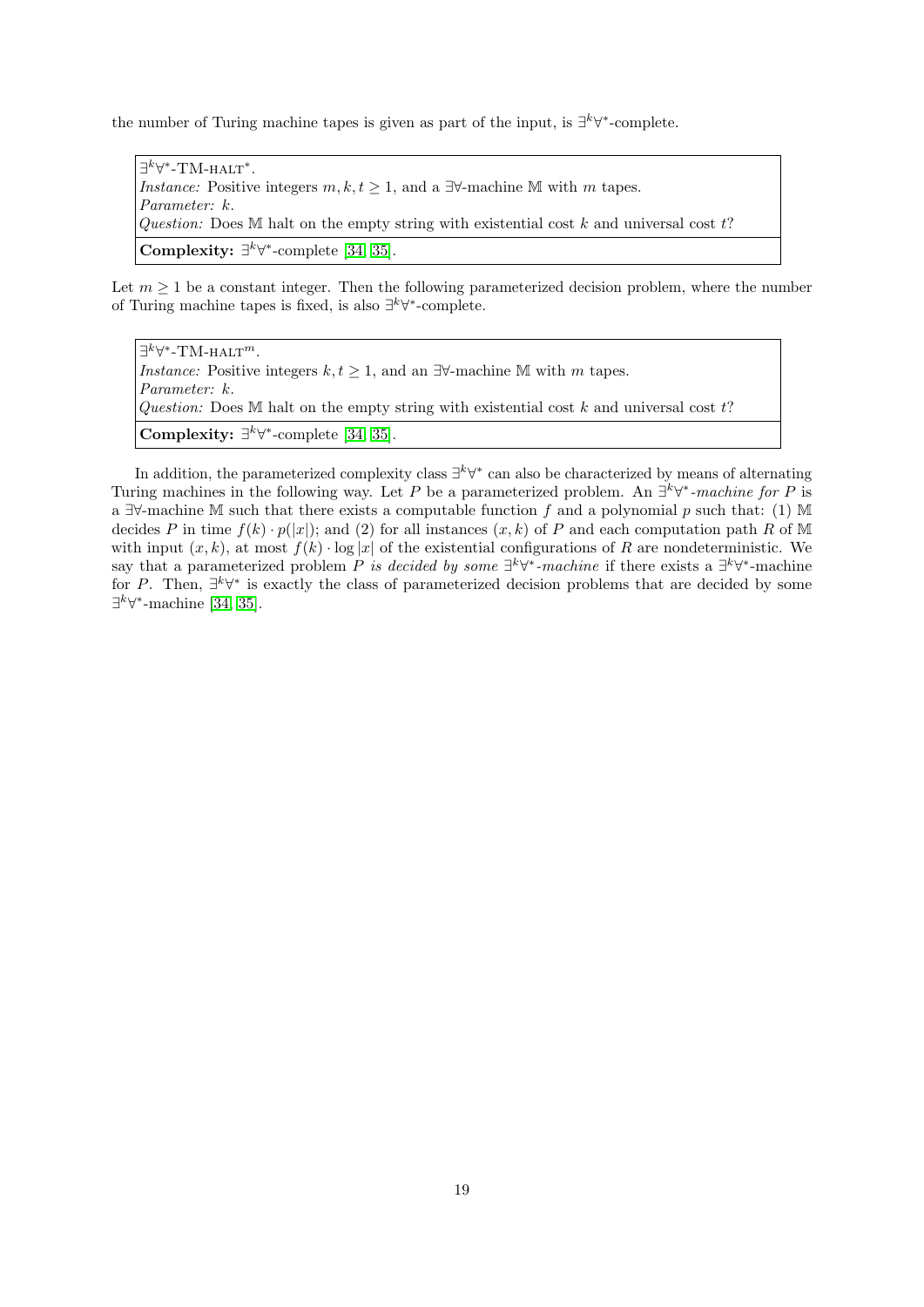## References

- <span id="page-19-11"></span>[1] Samson Abramsky, Georg Gottlob, and Phokion G. Kolaitis. Robust constraint satisfaction and local hidden variables in quantum mechanics. In Francesca Rossi, editor, Proceedings of the 23rd International Joint Conference on Artificial Intelligence, IJCAI 2013. AAAI Press/IJCAI, 2013.
- <span id="page-19-12"></span>[2] Miklós Ajtai, Ronald Fagin, and Larry J. Stockmeyer. The closure of monadic NP. J. of Computer and System Sciences, 60(3):660–716, 2000.
- <span id="page-19-1"></span>[3] Sanjeev Arora and Boaz Barak. Computational Complexity – A Modern Approach. Cambridge University Press, 2009.
- <span id="page-19-8"></span>[4] Abdelwaheb Ayari and David A. Basin. Qubos: Deciding quantified Boolean logic using propositional satisfiability solvers. In Mark Aagaard and John W. O'Leary, editors, Proceedings of FMCAD 2002 (Formal Methods in Computer-Aided Design, 4th International Conference, November 6-8, 2002, Portland, OR, USA), volume 2517 of Lecture Notes in Computer Science, pages 187–201. Springer, 2002.
- <span id="page-19-14"></span>[5] Christel Baier and Joost-Pieter Katoen. Principles of Model Checking. The MIT Press, 2008.
- <span id="page-19-5"></span>[6] Anton Belov, Inês Lynce, and João Marques-Silva. Towards efficient MUS extraction. AI Commun. 25(2):97–116, 2012.
- <span id="page-19-9"></span>[7] Armin Biere. Resolve and expand. In Proceedings of SAT 2004 (Seventh International Conference on Theory and Applications of Satisfiability Testing, 10–13 May, 2004, Vancouver, BC, Canada), pages 59–70, 2004.
- <span id="page-19-13"></span>[8] Armin Biere. Bounded model checking. In Armin Biere, Marijn Heule, Hans van Maaren, and Toby Walsh, editors, Handbook of Satisfiability, volume 185 of Frontiers in Artificial Intelligence and Applications, pages 457–481. IOS Press, 2009.
- <span id="page-19-16"></span>[9] Armin Biere, Alessandro Cimatti, Edmund M. Clarke, and Yunshan Zhu. Symbolic model checking without BDDs. In Rance Cleaveland, editor, Tools and Algorithms for Construction and Analysis of Systems, 5th International Conference, TACAS '99, Held as Part of the European Joint Conferences on the Theory and Practice of Software, ETAPS'99, Amsterdam, The Netherlands, March 22-28, 1999, Proceedings, volume 1579 of Lecture Notes in Computer Science, pages 193–207. Springer Verlag, 1999.
- <span id="page-19-6"></span>[10] Hans L. Bodlaender. A linear-time algorithm for finding tree-decompositions of small treewidth. SIAM J. Comput., 25(6):1305–1317, 1996.
- <span id="page-19-10"></span>[11] Gerhard Brewka, Thomas Eiter, and Miroslaw Truszczynski. Answer set programming at a glance. Communications of the ACM, 54(12):92–103, 2011.
- <span id="page-19-2"></span>[12] Jin-yi Cai, Thomas Gundermann, Juris Hartmanis, Lane A. Hemachandra, Vivian Sewelson, Klaus W. Wagner, and Gerd Wechsung. The Boolean hierarchy I: Structural properties. SIAM J. Comput. 17(6):1232–1252, 1988.
- <span id="page-19-0"></span>[13] Marco Cesati. Compendium of parameterized problems. [http://bravo.ce.uniroma2.it/home/](http://bravo.ce.uniroma2.it/home/cesati/research/compendium.pdf) [cesati/research/compendium.pdf](http://bravo.ce.uniroma2.it/home/cesati/research/compendium.pdf), September 2006.
- <span id="page-19-3"></span>[14] Richard Chang and Jim Kadin. The Boolean hierarchy and the polynomial hierarchy: a closer connection. SIAM J. Comput., 25:169–178, 1993.
- <span id="page-19-7"></span>[15] Hubie Chen. Quantified constraint satisfaction and bounded treewidth. In Proceedings of ECAI 2004, the 16th European Conference on Artificial Intelligence, pages 161–165. IOS Press, 2004.
- <span id="page-19-15"></span>[16] Edmund M. Clarke, Orna Grumberg, and Doron A. Peled. Model Checking. MIT Press, Cambridge, MA, USA, 1999.
- <span id="page-19-4"></span>[17] Rodney G. Downey and Michael R. Fellows. Parameterized Complexity. Monographs in Computer Science. Springer Verlag, New York, 1999.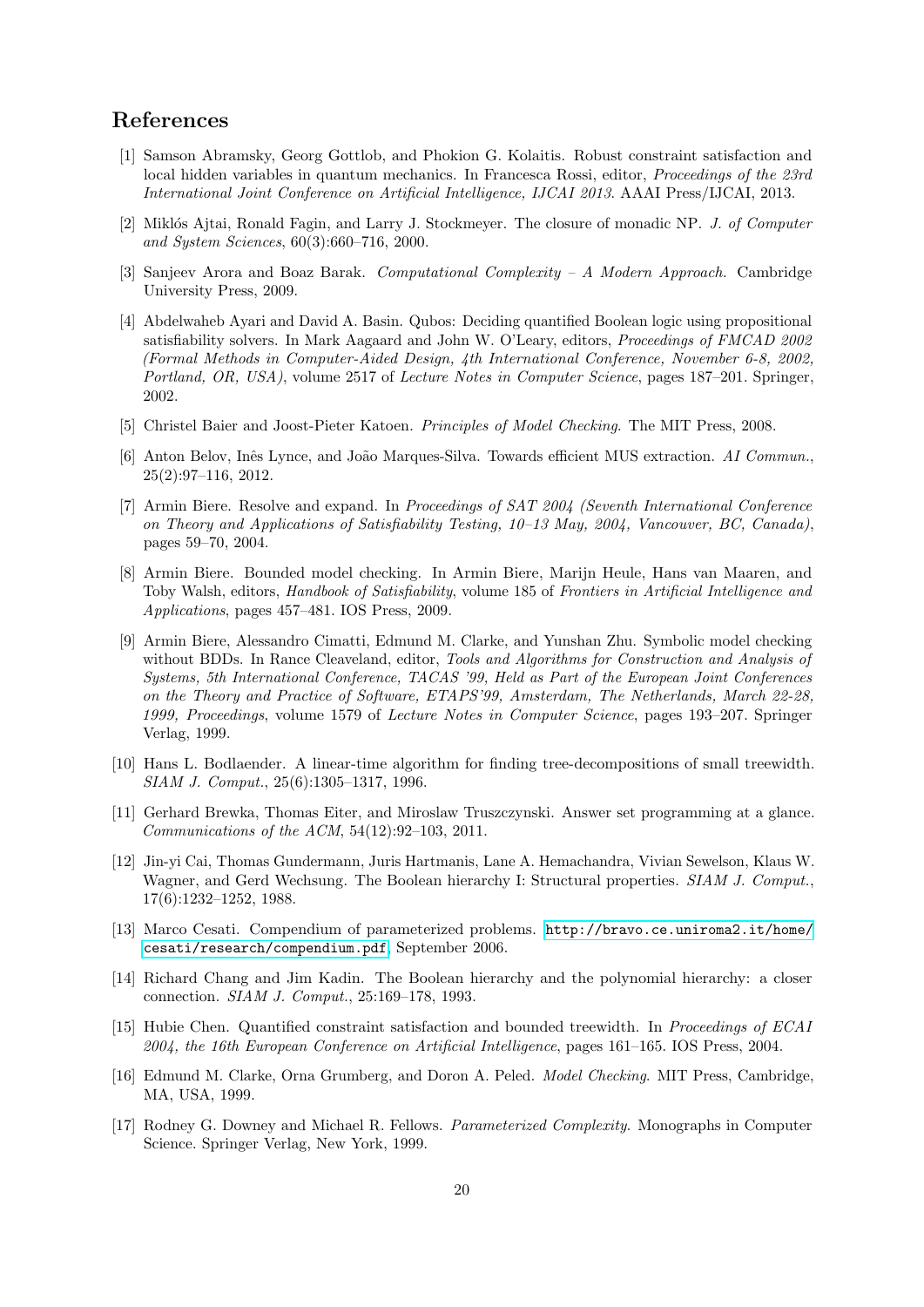- <span id="page-20-1"></span>[18] Rodney G. Downey and Michael R. Fellows. Fundamentals of Parameterized Complexity. Texts in Computer Science. Springer Verlag, 2013.
- <span id="page-20-8"></span>[19] Wolfgang Dvořák, Matti Järvisalo, Johannes Peter Wallner, and Stefan Woltran. Complexity-sensitive decision procedures for abstract argumentation. Artificial Intelligence, 206(0):53–78, 2014.
- <span id="page-20-15"></span>[20] Thomas Eiter and Georg Gottlob. The complexity of logic-based abduction. J. of the ACM, 42(1):3–42, 1995.
- <span id="page-20-18"></span>[21] Ulle Endriss, Umberto Grandi, and Daniele Porello. Complexity of judgment aggregation. J. Artif. Intell. Res., 45:481–514, 2012.
- <span id="page-20-4"></span>[22] Ulle Endriss, Ronald de Haan, and Stefan Szeider. Parameterized complexity results for agenda safety in judgment aggregation. Unpublished manuscript, 2014.
- <span id="page-20-11"></span>[23] Ulle Endriss, Ronald de Haan, and Stefan Szeider. Parameterized complexity results for agenda safety in judgment aggregation. In Proceedings of the 5th International Workshop on Computational Social Choice (COMSOC-2014). Carnegie Mellon University, June 2014.
- <span id="page-20-10"></span>[24] Tomás Feder and Phokion G. Kolaitis. Closures and dichotomies for quantified constraints. Electronic Colloquium on Computational Complexity (ECCC), 13(160), 2006.
- <span id="page-20-5"></span>[25] Johannes Klaus Fichte and Stefan Szeider. Backdoors to normality for disjunctive logic programs. In Proceedings of the Twenty-Seventh AAAI Conference on Artificial Intelligence (AAAI 2013), pages 320–327. AAAI Press, 2013.
- <span id="page-20-3"></span>[26] Jörg Flum and Martin Grohe. Describing parameterized complexity classes. *Information and* Computation, 187(2):291–319, 2003.
- <span id="page-20-2"></span>[27] Jörg Flum and Martin Grohe. *Parameterized Complexity Theory*, volume XIV of Texts in Theoretical Computer Science. An EATCS Series. Springer Verlag, Berlin, 2006.
- <span id="page-20-12"></span>[28] Michael Gelfond and Vladimir Lifschitz. Classical negation in logic programs and disjunctive databases. New Generation Comput., 9(3/4):365–386, 1991.
- <span id="page-20-14"></span>[29] Georg Gottlob. On minimal constraint networks. Artificial Intelligence, 191–192:42–60, 2012.
- <span id="page-20-13"></span>[30] Ronald de Haan. Unpublished manuscript, 2014.
- <span id="page-20-16"></span>[31] Ronald de Haan, Andreas Pfandler, Stefan Rümmele, and Stefan Szeider. Backdoors to abduction. Unpublished manuscript, 2014.
- <span id="page-20-9"></span>[32] Ronald de Haan and Stefan Szeider. Fixed-parameter tractable reductions to SAT. In Uwe Egly and Carsten Sinz, editors, Proceedings of the 17th International Symposium on the Theory and Applications of Satisfiability Testing (SAT 2014) Vienna, Austria, July 14–17, 2014, volume 8561 of Lecture Notes in Computer Science, pages 85–102. Springer, 2014.
- <span id="page-20-6"></span>[33] Ronald de Haan and Stefan Szeider. The parameterized complexity of reasoning problems beyond NP. In Chitta Baral, Giuseppe De Giacomo, and Thomas Eiter, editors, Principles of Knowledge Representation and Reasoning: Proceedings of the Fourteenth International Conference, KR 2014, Vienna, Austria, July 20-24, 2014. AAAI Press, 2014.
- <span id="page-20-7"></span>[34] Ronald de Haan and Stefan Szeider. The parameterized complexity of reasoning problems beyond NP. Technical Report 1312.1672v3, arXiv.org, 2014.
- <span id="page-20-17"></span>[35] Ronald de Haan and Stefan Szeider. Machine characterizations for parameterized complexity classes beyond para-NP. In Proceedings of the 41st Conference on Current Trends in Theory and Practice of Computer Science (SOFSEM 2015), Lecture Notes in Computer Science. Springer Verlag, 2015. To appear.
- <span id="page-20-0"></span>[36] Jim Kadin. The polynomial time hierarchy collapses if the Boolean hierarchy collapses. SIAM J. Comput., 17(6):1263–1282, December 1988.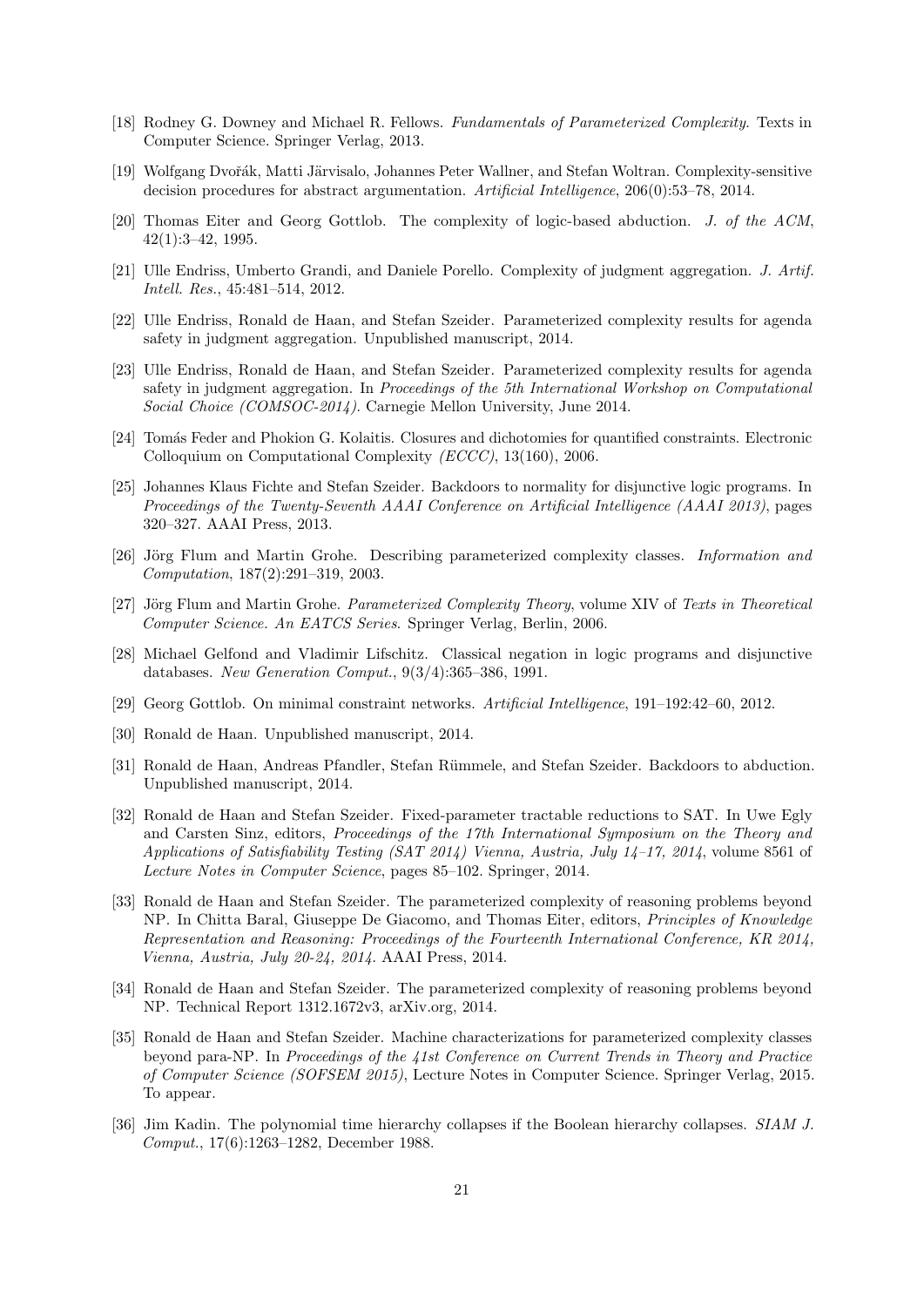- <span id="page-21-10"></span>[37] T. Kloks. Treewidth: Computations and Approximations. Springer Verlag, Berlin, 1994.
- <span id="page-21-12"></span>[38] V. Wiktor Marek and Miroslaw Truszczynski. Stable models and an alternative logic programming paradigm. In The Logic Programming Paradigm: a 25-Year Perspective, pages 169–181. Springer, 1999.
- <span id="page-21-9"></span>[39] Joao Marques-Silva, Mikoláš Janota, and Anton Belov. Minimal sets over monotone predicates in Boolean formulae. In Natasha Sharygina and Helmut Veith, editors, Computer Aided Verification: 25th International Conference, CAV 2013, Saint Petersburg, Russia, July 13-19, 2013, Proceedings, volume 8044 of LNCS, pages 592–607. Springer, 2013.
- <span id="page-21-3"></span>[40] Albert R. Meyer and Larry J. Stockmeyer. The equivalence problem for regular expressions with squaring requires exponential space. In SWAT, pages 125–129. IEEE Computer Soc., 1972.
- <span id="page-21-13"></span>[41] Klaus Nehring and Clemens Puppe. The structure of strategy-proof social choice - part I: General characterization and possibility results on median spaces. J. of Economic Theory, 135(1):269–305, 2007.
- <span id="page-21-6"></span>[42] Rolf Niedermeier. Invitation to Fixed-Parameter Algorithms. Oxford Lecture Series in Mathematics and its Applications. Oxford University Press, Oxford, 2006.
- <span id="page-21-2"></span>[43] Christos H. Papadimitriou. Computational Complexity. Addison-Wesley, 1994.
- <span id="page-21-8"></span>[44] Andreas Pfandler, Stefan Rümmele, and Stefan Szeider. Backdoors to abduction. In Francesca Rossi, editor, Proceedings of the 23rd International Joint Conference on Artificial Intelligence, IJCAI 2013. AAAI Press/IJCAI, 2013.
- <span id="page-21-7"></span>[45] Steven David Prestwich. CNF encodings. In Armin Biere, Marijn Heule, Hans van Maaren, and Toby Walsh, editors, Handbook of Satisfiability, pages 75–97. IOS Press, 2009.
- <span id="page-21-1"></span>[46] Marcus Schaefer and Christopher Umans. Completeness in the polynomial-time hierarchy: A compendium. SIGACT News, 33(3):32–49, September 2002.
- <span id="page-21-4"></span>[47] Larry J. Stockmeyer. The polynomial-time hierarchy. Theoretical Computer Science, 3(1):1–22, 1976.
- <span id="page-21-11"></span>[48] Christopher Umans. Approximability and Completeness in the Polynomial Hierarchy. PhD thesis, University of California, Berkeley, 2000.
- <span id="page-21-0"></span>[49] Moshe Y. Vardi. Boolean satisfiability: theory and engineering. Communications of the ACM, 57(3):5, March 2014.
- <span id="page-21-5"></span>[50] Celia Wrathall. Complete sets and the polynomial-time hierarchy. Theoretical Computer Science, 3(1):23–33, 1976.